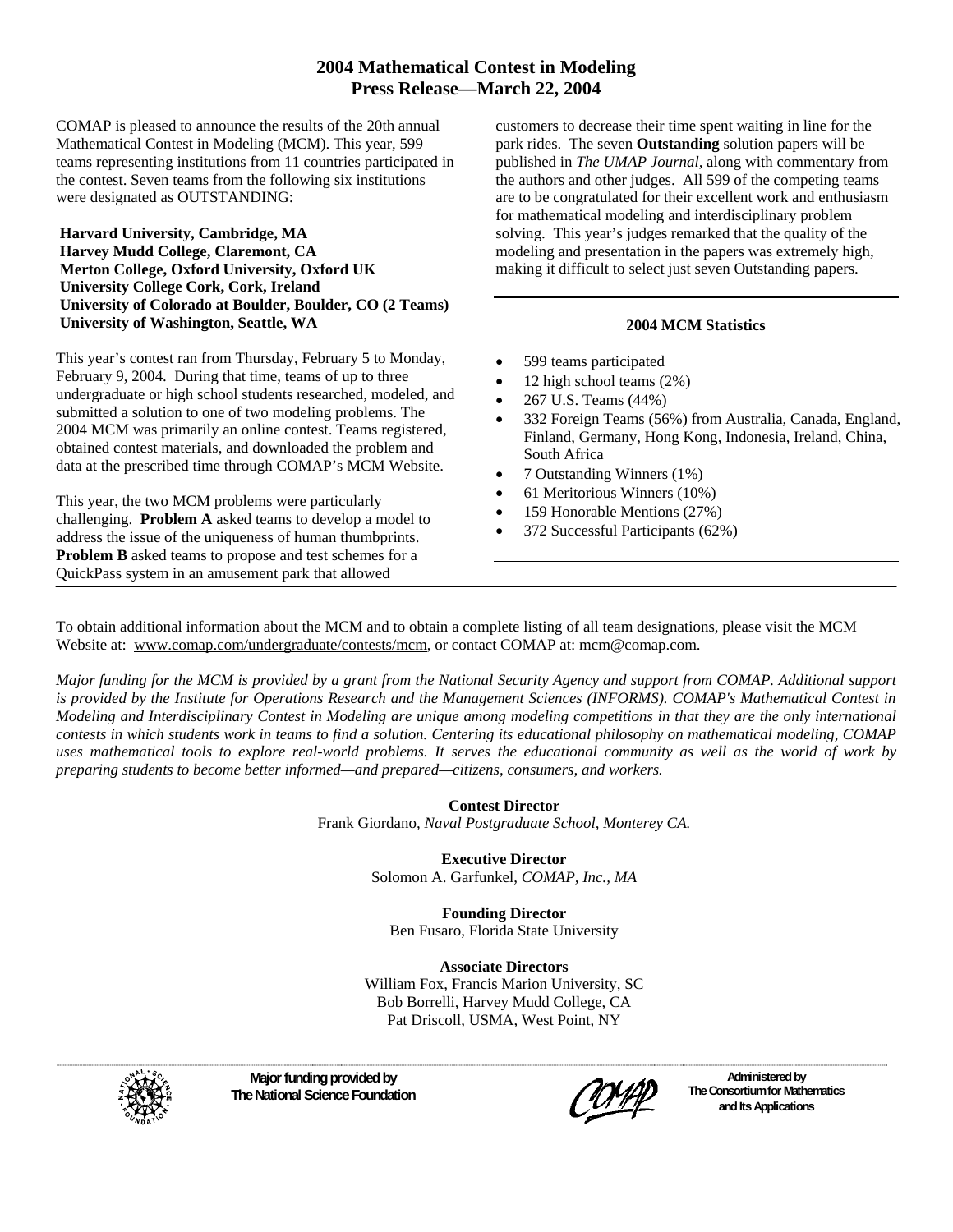|    | Control#                    | <b>Institution</b>                    | Advisor                | <b>Designation</b>                 |                      | Problem |
|----|-----------------------------|---------------------------------------|------------------------|------------------------------------|----------------------|---------|
| 21 |                             | <b>University of Washington</b>       | James Morrow           | <b>Outstanding Winner</b>          |                      | в       |
|    | 291 Harvard University      |                                       | <b>Clifford Taubes</b> | <b>Outstanding Winner</b>          | <b>MAA Award</b>     | В       |
|    |                             | 380 University of Colorado at Boulder | Anne Dougherty         | <b>Outstanding Winner</b>          | <b>MAA Award</b>     | A       |
|    |                             | 381 University of Colorado at Boulder | Bengt Fornberg         | <b>Outstanding Winner</b>          | <b>SIAM Award</b>    | в       |
|    |                             | 602 Merton College, Oxford University | Ulrike Tillmann        | <b>Outstanding Winner</b>          | <b>INFORMS Award</b> | В       |
|    | 674 Harvey Mudd College     |                                       | Jon Jacobsen           | <b>Outstanding Winner</b>          | <b>SIAM Award</b>    | A       |
|    | 674 Harvey Mudd College     |                                       | Jon Jacobsen           | Outstanding Winner INFORMS Award A |                      |         |
|    | 752 University College Cork |                                       | James Grannell         | Outstanding Winner INFORMS Award A |                      |         |

| 19 | <b>Northwestern Politechnical University</b> | Peng Guohua            | <b>Meritorious Winner</b> | A                                     |
|----|----------------------------------------------|------------------------|---------------------------|---------------------------------------|
| 22 | <b>University of Washington</b>              | James Morrow           | <b>Meritorious Winner</b> | в                                     |
| 26 | <b>Beijing Forestry University</b>           | Mengning Gao           | <b>Meritorious Winner</b> | в                                     |
| 28 | <b>University of Washington</b>              | Rekha Thomas           | <b>Meritorious Winner</b> | A                                     |
|    | 173 Civil Aviation University of China       | <b>Runtu Nie</b>       | <b>Meritorious Winner</b> | в                                     |
|    | 177 Zhejiang University                      | Yong He                | <b>Meritorious Winner</b> | А                                     |
|    | 198 University of Massachusetts Lowell       | James Graham-Eagle     | <b>Meritorious Winner</b> | в                                     |
|    | 203 Donghua University                       | Yongsheng Ding         | <b>Meritorious Winner</b> | A                                     |
|    | 208 Dalian University                        | Xinxin Tan             | <b>Meritorious Winner</b> | A                                     |
|    | 221 Concordia College New York               | John Loase             | <b>Meritorious Winner</b> | в                                     |
|    | 237 Nankai University                        | Qingzhi Yang           | <b>Meritorious Winner</b> | в                                     |
|    | 250 Kansas State University                  | Fosskorten Auckly      | <b>Meritorious Winner</b> | A                                     |
|    | 251 Kansas State University                  | Fosskorten Auckly      | <b>Meritorious Winner</b> | в                                     |
|    | 268 Loyola College                           | Christos Xenophontos   | <b>Meritorious Winner</b> | в                                     |
|    | 272 Dalian University of Technology          | Mingfeng He            | <b>Meritorious Winner</b> | А                                     |
|    | 288 Central Washington University            | <b>Stuart Boersma</b>  |                           | Meritorious Winner Ben Fusaro Award A |
|    | 289 Wartburg College                         | <b>Brian Birgen</b>    | <b>Meritorious Winner</b> | в                                     |
|    | 295 Harbin Institute of Technology Science   | Kean Liu               | <b>Meritorious Winner</b> | в                                     |
|    | 296 Harbin Institute of Technology Science   | Kean Liu               | <b>Meritorious Winner</b> | в                                     |
|    | 307 Chongqing University                     | Li Zhiliang            | <b>Meritorious Winner</b> | A                                     |
|    | 320 Tsinghua University                      | Zhiming Hu             | <b>Meritorious Winner</b> | A                                     |
|    | 352 Gettysburg College                       | Peter Otto             | <b>Meritorious Winner</b> | A                                     |
|    | 389 Luther College                           | Reginald Laursen       | <b>Meritorious Winner</b> | A                                     |
|    | 400 Olin College of Engineering              | <b>Burt Tilley</b>     | <b>Meritorious Winner</b> | A                                     |
|    | 411 Wake Forest University                   | Miaohua Jiang          | <b>Meritorious Winner</b> | в                                     |
|    | 412 Wake Forest University                   | Miaohua Jiang          | <b>Meritorious Winner</b> | в                                     |
|    | 425 United States Military Academy           | J. Scott Billie        | <b>Meritorious Winner</b> | в                                     |
|    | 432 Wake Forest University                   | <b>Robert Plemmons</b> | <b>Meritorious Winner</b> | в                                     |
|    | 449 Bloomsburg University                    | Kevin Ferland          | <b>Meritorious Winner</b> | в                                     |
|    | 455 The College of Wooster                   | Charles Hampton        | <b>Meritorious Winner</b> | в                                     |
|    | 462 University of Saskatchewan               | James Brooke           | <b>Meritorious Winner</b> | в                                     |
|    | 470 Colorado College                         | Jane McDougall         | <b>Meritorious Winner</b> | в                                     |
|    | 473 Grand View College                       | Sergio Loch            | <b>Meritorious Winner</b> | в                                     |
|    | 485 Bethel College                           | William Kinney         | <b>Meritorious Winner</b> | A                                     |
|    | 486 Univ California Berkeley                 | Lawrence Evans         | <b>Meritorious Winner</b> | в                                     |
|    | 494 North China Electric Power University`   | Shi HuiFeng            | <b>Meritorious Winner</b> | в                                     |
|    | 501 Shanghai Jiaotong University             | Baorui Song            | <b>Meritorious Winner</b> | в                                     |
|    | 502 Shanghai Jiaotong University             | Baorui Song            | <b>Meritorious Winner</b> | в                                     |
|    | 504 Shanghai Jiaotong University             | Jianguo Huang          | <b>Meritorious Winner</b> | A                                     |
|    |                                              |                        |                           |                                       |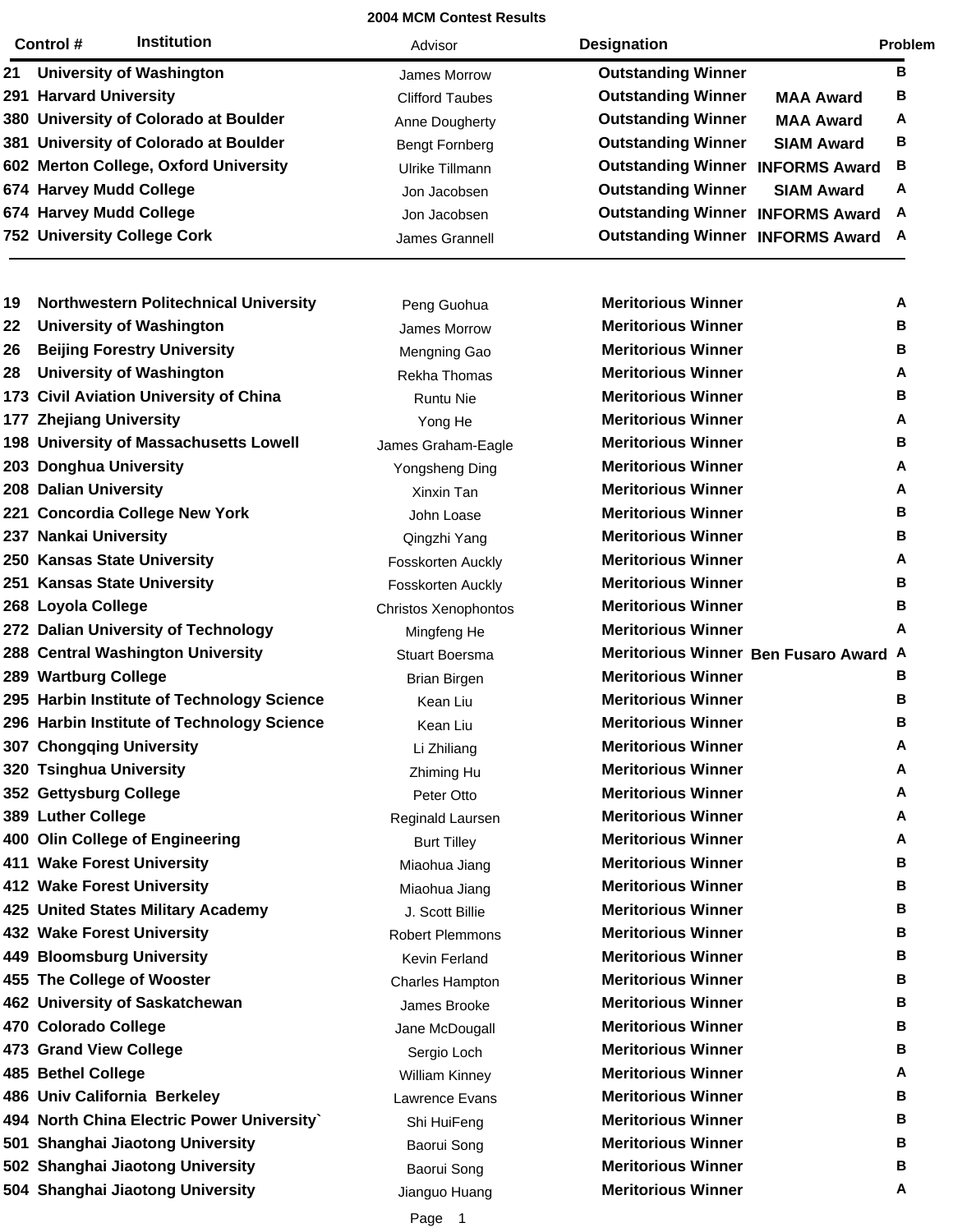|                | Control #                       | <b>Institution</b>                             | Advisor                  | <b>Designation</b>                  | Problem |
|----------------|---------------------------------|------------------------------------------------|--------------------------|-------------------------------------|---------|
|                |                                 | 522 University of Pittsburgh                   | Jonathan Rubin           | <b>Meritorious Winner</b>           | в       |
|                | 581 Carroll College             |                                                | Marilyn Schendel         | <b>Meritorious Winner</b>           | В       |
|                | 583 Duke University             |                                                | William Mitchener        | <b>Meritorious Winner</b>           | В       |
|                | <b>584 Duke University</b>      |                                                | <b>William Mitchener</b> | <b>Meritorious Winner</b>           | A       |
|                |                                 | 591 Southeast Missouri State University        | <b>Robert Sheets</b>     | <b>Meritorious Winner</b>           | в       |
|                |                                 | 598 University of South Carolina Aiken         | <b>Thomas Reid</b>       | <b>Meritorious Winner</b>           | A       |
|                | 612 Simpson College             |                                                | Murphy Waggoner          | <b>Meritorious Winner</b>           | Α       |
|                | 615 Simpson College             |                                                | Werner Kolln             | <b>Meritorious Winner</b>           | в       |
|                | 627 University of Trier         |                                                | <b>Volker Schulz</b>     | <b>Meritorious Winner</b>           | в       |
|                |                                 | 635 University of Delaware                     | Louis Rossi              | <b>Meritorious Winner</b>           | A       |
|                | 659 Greenville College          |                                                | George Peters            | <b>Meritorious Winner</b>           | В       |
|                |                                 | 669 Harvey Mudd College                        | Ran Libeskind-Hadas      | <b>Meritorious Winner</b>           | в       |
| <b>709 MIT</b> |                                 |                                                | <b>Martin Bazant</b>     | Meritorious Winner Ben Fusaro Award | в       |
|                |                                 | 713 Rensselaer Polytechnic Institute           | Peter Kramer             | <b>Meritorious Winner</b>           | A       |
|                |                                 | 714 Rensselaer Polytechnic Institute           | Peter Kramer             | <b>Meritorious Winner</b>           | в       |
|                | <b>715 Cornell University</b>   |                                                | Alexander Vladimirsky    | <b>Meritorious Winner</b>           | Α       |
|                |                                 | 719 Nanjing University of Science & Technology | Peibiao Zhao             | <b>Meritorious Winner</b>           | в       |
|                | <b>748 Davidson College</b>     |                                                | Dennis Appleyard         | <b>Meritorious Winner</b>           | В       |
|                |                                 | <b>749 University College Cork</b>             | Patrick Fitzpatrick      | <b>Meritorious Winner</b>           | в       |
|                |                                 | <b>750 University College Cork</b>             | James Grannell           | <b>Meritorious Winner</b>           | A       |
| <b>757 MIT</b> |                                 |                                                | <b>Martin Bazant</b>     | <b>Meritorious Winner</b>           | A       |
|                | <b>765 Salisbury University</b> |                                                | Joseph Howard            | <b>Meritorious Winner</b>           | В       |
|                |                                 |                                                |                          |                                     |         |

 **Huazhong University of Sci. & Tech.** Wang Yizhi **Honorable Mention A** 12 State University of West Georgia **A** Scott Gordon **Branch Honorable Mention A Beijing Normal University** Laifu Liu **Honorable Mention B** Northwestern Polytechnical University **Xiaodong Liu Honorable Mention B Shanghai University of Finance&Economics** Fan Zhang **Honorable Mention B Huazhong Univ of Science and Technology** Ying Ye **Honorable Mention A Nonlinear Inst Center of Jiang Su University** Yi Li **Honorable Mention B Dalian Nationalities University Hengbo Zhang Honorable Mention B B Beijing University of Technology** Enli Guo **Honorable Mention B 59 Truman State University A A Steve Smith Honorable Mention A Truman State University <b>B B** Steve Smith **State Smith Honorable Mention B B Southeast University B B Zhi-qiang Zhang <b>Honorable Mention B Southeast University** Dan He **Honorable Mention B University of Dayton** Youssef Raffoul **Honorable Mention A Sun Yat-Sen University** ZhuoJian Yuan **Honorable Mention B Peking Univ, School of Math & Sciences** Xufeng Liu **Honorable Mention B** 102 Peking Univ, School of Math & Sciences **Xufeng Liu Honorable Mention A Peking Univ,School of Math &Sciences** Minghua Deng **Honorable Mention A Peking Univ,School of Math &Sciences** Minghua Deng **Honorable Mention A**  Jiading No.1 Senior High School **Rong Xu** Rong Xu **Honorable Mention B 117 East China University of Science and Tech** Lu Yuanhong **Honorable Mention A 122 Hong Kong Baptist University Chong Sze Tong <b>Honorable Mention A 123 Hong Kong Baptist University Manual Chee Shiu <b>Honorable Mention B B 124 Tianjin Normal University Conserversity** Jianquan Li **Honorable Mention B** 

**4 South Dakota School of Mines & Technology Kyle Riley <b>Honorable Mention B** 

Page 2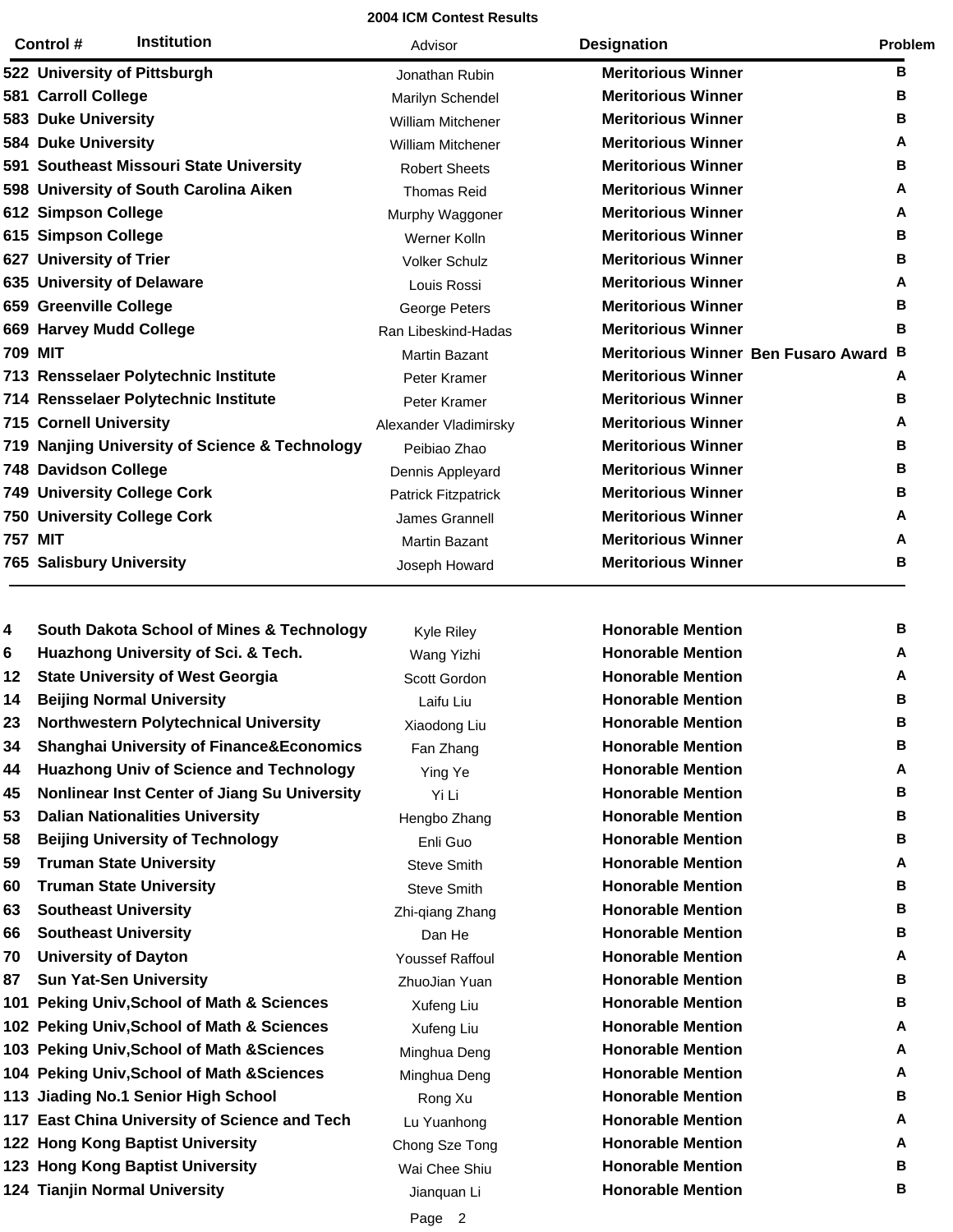| Control #                      | <b>Institution</b>                             | Advisor                      | <b>Designation</b>       | Problem |
|--------------------------------|------------------------------------------------|------------------------------|--------------------------|---------|
|                                | 125 Tianjin Normal university                  | Baoyi Li                     | <b>Honorable Mention</b> | B       |
| 130 Xidian University          |                                                | Zhang Zhuokui                | <b>Honorable Mention</b> | A       |
|                                | 134 Beijing Univ of Posts & Telecommunications | Zuguo He                     | <b>Honorable Mention</b> | A       |
|                                | 136 Beijing Univ of Posts & Telecommunications | Hongxiang Sun                | <b>Honorable Mention</b> | A       |
|                                | 138 Beijing Univ of Posts & Telecommunications | Jinkou Ding                  | <b>Honorable Mention</b> | В       |
|                                | 143 Univ. of Elec. Sci. & Tech.                | Gao Qing                     | <b>Honorable Mention</b> | в       |
|                                | 148 Xi'an Jiaotong University                  | <b>Yicang Zhou</b>           | <b>Honorable Mention</b> | В       |
|                                | 149 Xi'an Jiaotong University                  | <b>Yicang Zhou</b>           | <b>Honorable Mention</b> | B       |
| <b>154 Heritage College</b>    |                                                | <b>Richard Swearingen</b>    | <b>Honorable Mention</b> | B       |
|                                | 163 Beijing Institute of Technology            | Li Bingzhao                  | <b>Honorable Mention</b> | B       |
|                                | 166 Beijing Institute of Technology            | Cui Xiaodi                   | <b>Honorable Mention</b> | A       |
|                                | 170 South-China Normal University              | wanghg2002@x263.net Henggeng | <b>Honorable Mention</b> | Α       |
|                                | 171 South-China Normal University              | wanghg2002@x263.net Henggeng | <b>Honorable Mention</b> | A       |
|                                | 172 South-China Normal University              | Liu Xiuxiang                 | <b>Honorable Mention</b> | A       |
| <b>180 Zhejiang University</b> |                                                | Zhiyi Tan                    | <b>Honorable Mention</b> | A       |
|                                | <b>183 University College Dublin</b>           | Maria Meehan                 | <b>Honorable Mention</b> | B       |
|                                | 190 University of Stellenbosch                 | Jan van Vuuren               | <b>Honorable Mention</b> | A       |
|                                | 191 University of Stellenbosch                 | Jan van Vuuren               | <b>Honorable Mention</b> | A       |
| 201 Donghua University         |                                                | Jingchao Chen                | <b>Honorable Mention</b> | A       |
| 213 Tianjin University         |                                                | Fengling Zhang               | <b>Honorable Mention</b> | Α       |
| 215 Tianjin University         |                                                | Fengzhen Liang               | <b>Honorable Mention</b> | A       |
| 217 Tianjin University         |                                                | Zhanjie Song                 | <b>Honorable Mention</b> | в       |
| 218 Tianjin University         |                                                | Dan Lin                      | <b>Honorable Mention</b> | в       |
|                                | 219 Shanghai Foreign Language School           | Lieda Chen                   | <b>Honorable Mention</b> | B       |
|                                | 220 Concordia College New York                 | John Loase                   | <b>Honorable Mention</b> | в       |
|                                | 231 Science College, National Univ of Defence  | Mengda Wu                    | <b>Honorable Mention</b> | в       |
|                                | 232 School of Humanity and Management          | Lizhi Cheng                  | <b>Honorable Mention</b> | A       |
| 236 Nankai University          |                                                | Wanyi Chen                   | <b>Honorable Mention</b> | В       |
|                                | 239 Central South University                   | Kunnan Yi                    | <b>Honorable Mention</b> | B       |
|                                | 244 Beijing Forestry University                | Mengning Gao                 | <b>Honorable Mention</b> | в       |
|                                | 252 Illinois Wesleyan University               | Zahia Drici                  | <b>Honorable Mention</b> | В       |
|                                | 257 China University of Mining and Technology  | Wu Zongxiang                 | <b>Honorable Mention</b> | В       |
|                                | 258 China University of Mining and Technology  | Zhu Kaiyong                  | <b>Honorable Mention</b> | В       |
|                                | 259 Commanding Institute of Engineer Corps     | Wang Chuanwei                | <b>Honorable Mention</b> | A       |
|                                | 265 Xuzhou Institute of Technology             | Jiang Yingzi                 | <b>Honorable Mention</b> | A       |
| 269 Saint Mary's College       |                                                | Joanne Snow                  | <b>Honorable Mention</b> | в       |
|                                | 271 University of Michigan                     | James Wells                  | <b>Honorable Mention</b> | В       |
| 279 Jilin University           |                                                | Yongkui Zou                  | <b>Honorable Mention</b> | A       |
|                                | 298 Harbin Institute of Technology             | Hong Ge                      | <b>Honorable Mention</b> | A       |
|                                | 301 Harbin Institute of Technology             | Chiping Zhang                | <b>Honorable Mention</b> | В       |
|                                | 311 Tianjin Polytechnic University             | Liya Fan                     | <b>Honorable Mention</b> | В       |
|                                | 313 Southwestern Univ of Finance & Economics   | Yunlong Sun                  | <b>Honorable Mention</b> | в       |
| 318 Tsinghua University        |                                                | Jun Ye                       | <b>Honorable Mention</b> | A       |
| 319 Tsinghua University        |                                                | Jun Ye                       | <b>Honorable Mention</b> | A       |
| 321 Tsinghua University        |                                                | Zhiming Hu                   | <b>Honorable Mention</b> | A       |
|                                | 326 Nanjing Univ of Posts & Telecommunications | ZhongHua Qiu                 | <b>Honorable Mention</b> | В       |
|                                | 340 ZheJiang Univ of Finance and Economics     | Ji Luo                       | <b>Honorable Mention</b> | В       |
|                                | 341 Chongqing Univ of Posts & Tel              | Ji-ming Zheng                | <b>Honorable Mention</b> | В       |
|                                | 343 Chongqing University of Posts and Tel      | Chun-de Yang                 | <b>Honorable Mention</b> | в       |
|                                |                                                | Page 3                       |                          |         |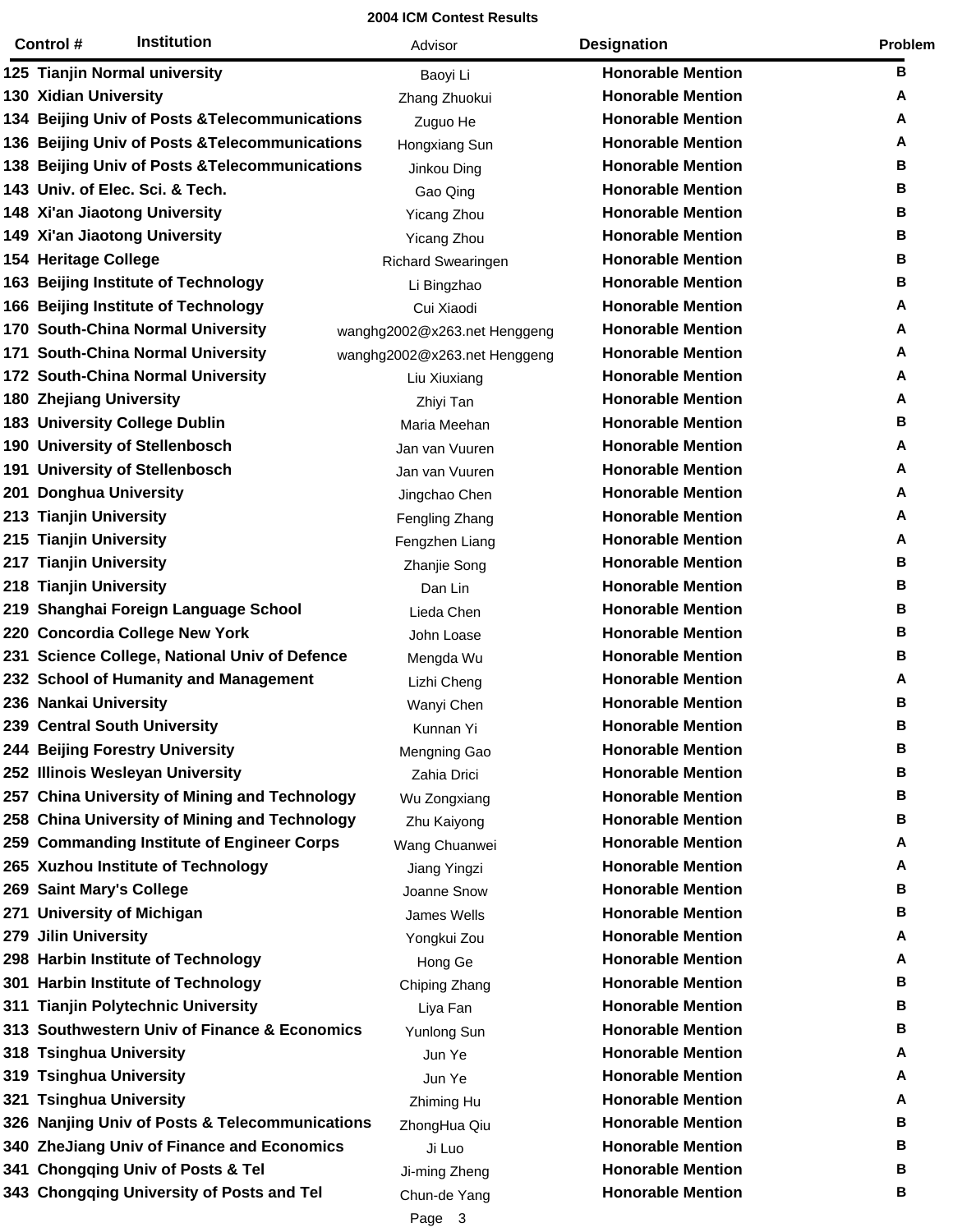| <b>Institution</b><br>Control #                   | Advisor                   | <b>Designation</b>       | Problem |
|---------------------------------------------------|---------------------------|--------------------------|---------|
| 345 ZheJiang Univ of Finance and Economics        | Fulai Wang                | <b>Honorable Mention</b> | в       |
| 349 Willamette University                         | Liz Stanhope              | <b>Honorable Mention</b> | A       |
| 368 Beijing University of Chemical Technology     | Hui Liu                   | <b>Honorable Mention</b> | в       |
| 369 Beijing University of Chemical Technology     | Guangfeng Jiang           | <b>Honorable Mention</b> | A       |
| 391 South China University of Technology          | Liu Shenquan              | <b>Honorable Mention</b> | В       |
| 393 South China University of Technology          | Tao Zhisui                | <b>Honorable Mention</b> | В       |
| 395 Westchester Community College                 | Janine Epps               | <b>Honorable Mention</b> | В       |
| 398 Eastern Oregon University                     | David Allen               | <b>Honorable Mention</b> | в       |
| 406 Nanjing Univ of Posts & Telecommunications    | LiWei Xu                  | <b>Honorable Mention</b> | В       |
| 407 North China Univ of Science and Technology    | xue kui                   | <b>Honorable Mention</b> | В       |
| 414 New Mexico Tech                               | <b>William Stone</b>      | <b>Honorable Mention</b> | A       |
| 419 China Agriculture University                  | Junfeng Liu               | <b>Honorable Mention</b> | в       |
| <b>421 McGill University</b>                      | Antony Humphries          | <b>Honorable Mention</b> | A       |
| 423 University of Richmond                        | Kathy Hoke                | <b>Honorable Mention</b> | В       |
| 428 Nazareth College                              | Daniel Birmajer           | <b>Honorable Mention</b> | В       |
| 437 Shanghai Foreign Language School              | Pan Liqun                 | <b>Honorable Mention</b> | в       |
| 438 Shanghai Foreign Language School              | Sun Yu                    | <b>Honorable Mention</b> | В       |
| 439 Shanghai Foreign Language School              | Pan Liqun                 | <b>Honorable Mention</b> | В       |
| 441 Hangzhou University of Commerce               | <b>DING Zhengzhong</b>    | <b>Honorable Mention</b> | В       |
| <b>454 Bucknell University</b>                    | Sally Koutsoliotas        | <b>Honorable Mention</b> | в       |
| <b>460 Trinity University</b>                     | Jorge Gonzalez            | <b>Honorable Mention</b> | В       |
| <b>461 Trinity University</b>                     | Diane Saphire             | <b>Honorable Mention</b> | В       |
| <b>469 Thomas More College</b>                    | Robert Riehemann          | <b>Honorable Mention</b> | В       |
| 471 University of Colorado at Boulder             | <b>Michael Ritzwoller</b> | <b>Honorable Mention</b> | в       |
| 472 University of Colorado at Boulder             | <b>Michael Ritzwoller</b> | <b>Honorable Mention</b> | В       |
| 474 Grand View College                            | Sergio Loch               | <b>Honorable Mention</b> | A       |
| 481 Juniata College                               | John Bukowski             | <b>Honorable Mention</b> | Α       |
| 484 Georgia Institute of Technology               | <b>Bernard Kippelen</b>   | <b>Honorable Mention</b> | A       |
| 488 Dalian College of Chemical Engineering        | Yu Haiyan                 | <b>Honorable Mention</b> | в       |
| 489 College of Information Eng, Dalian University | Jiatai Gang               | <b>Honorable Mention</b> | В       |
| 490 College of Information Eng, Dalian University | Jiatai Gang               | <b>Honorable Mention</b> | в       |
| 493 North China Electric Power University         | gu gendai                 | <b>Honorable Mention</b> | В       |
| 507 Hefei University of Technology                | Lei Shi                   | <b>Honorable Mention</b> | A       |
| 509 Hefei University of Technology                | Fanglin Liu               | <b>Honorable Mention</b> | В       |
| 518 Beijing University of Technology              | Yang Lin                  | <b>Honorable Mention</b> | В       |
| 520 Goshen College                                | David Housman             | <b>Honorable Mention</b> | В       |
| 521 University of Pittsburgh                      | Jonathan Rubin            | <b>Honorable Mention</b> | в       |
| 529 Earlham College                               | Mihir Sejpal              | <b>Honorable Mention</b> | В       |
| 531 Wuhan University                              | aijiao deng               | <b>Honorable Mention</b> | A       |
| 532 Lewis and Clark College                       | <b>Robert Owens</b>       | <b>Honorable Mention</b> | В       |
| 534 Lewis and Clark College                       | <b>Robert Owens</b>       | <b>Honorable Mention</b> | в       |
| 535 Carroll College                               | Holly Zullo               | <b>Honorable Mention</b> | В       |
| 544 Hendrix College                               | Duff Campbell             | <b>Honorable Mention</b> | В       |
| 547 Carroll College                               | <b>Kelly Cline</b>        | <b>Honorable Mention</b> | В       |
| 549 Institute of Artificial Intelligence          | Hao Peifeng               | <b>Honorable Mention</b> | в       |
| 551 College of Science                            | Sun Ping                  | <b>Honorable Mention</b> | В       |
| 568 Embry-Riddle Aeronautical University          | Greg Spradlin             | <b>Honorable Mention</b> | в       |
| 569 Colby College                                 | Jan Holly                 | <b>Honorable Mention</b> | В       |
| 572 Malone College                                | David Hahn                | <b>Honorable Mention</b> | в       |
|                                                   | Page 4                    |                          |         |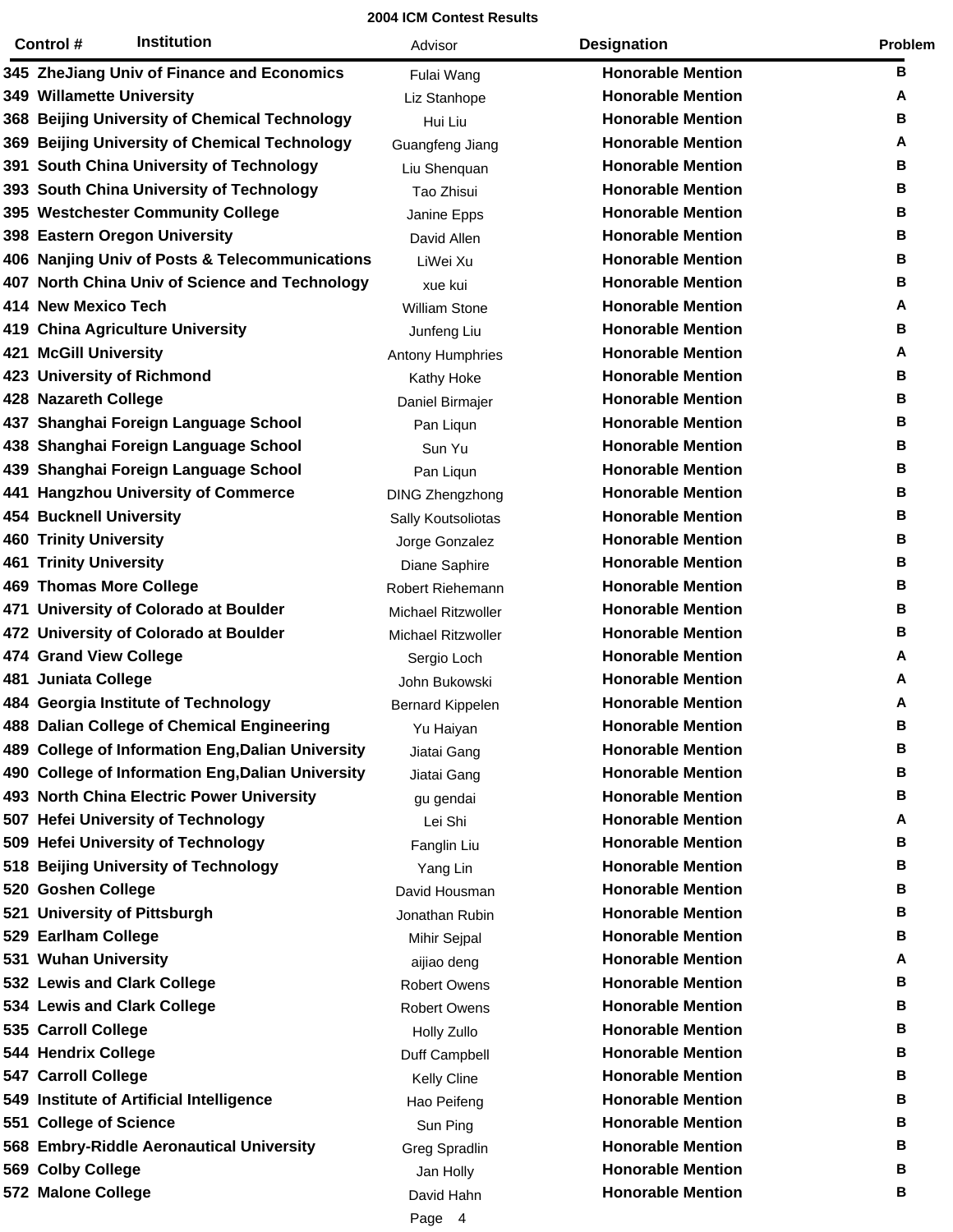| Institution<br>Control #                          | Advisor               | <b>Designation</b>       | Problem |
|---------------------------------------------------|-----------------------|--------------------------|---------|
| 576 Rose-Hulman Institute of Technology           | David Rader           | <b>Honorable Mention</b> | Α       |
| 577 Rose-Hulman Institute of Technology           | Cary Laxer            | <b>Honorable Mention</b> | в       |
| 585 Duke University                               | Owen Astrachan        | <b>Honorable Mention</b> | В       |
| 586 University of Saskatchewan                    | Kaori Tanaka          | <b>Honorable Mention</b> | A       |
| <b>587 Duke University</b>                        | Owen Astrachan        | <b>Honorable Mention</b> | В       |
| 613 Simpson College                               | Murphy Waggoner       | <b>Honorable Mention</b> | A       |
| 623 Unive of Science and Technology of China      | Bin Su                | <b>Honorable Mention</b> | В       |
| 624 Univ of Science and Technology of China       | Yao Xie               | <b>Honorable Mention</b> | В       |
| 625 Univ of Science and Technology of China       | Tao Zhou              | <b>Honorable Mention</b> | В       |
| 630 University College Dublin                     | Peter Duffy           | <b>Honorable Mention</b> | В       |
| 647 Washington University                         | Hiro Mukai            | <b>Honorable Mention</b> | В       |
| 658 Maggie Walker Governor's School               | John Barnes           | <b>Honorable Mention</b> | В       |
| 660 Harvey Mudd College                           | Hank Krieger          | <b>Honorable Mention</b> | В       |
| 663 College of St Benedict / St John's University | <b>Robert Hesse</b>   | <b>Honorable Mention</b> | В       |
| 666 Asbury College                                | Duk Lee               | <b>Honorable Mention</b> | В       |
| 670 Youngstown State University                   | <b>Scott Martin</b>   | <b>Honorable Mention</b> | В       |
| 671 Maggie Walker Governor's School               | Harold Houghton       | <b>Honorable Mention</b> | В       |
| 672 Harvey Mudd College                           | Ran Libeskind-Hadas   | <b>Honorable Mention</b> | В       |
| 680 Macalester College                            | Daniel Kaplan         | <b>Honorable Mention</b> | В       |
| 681 Macalester College                            | Daniel Kaplan         | <b>Honorable Mention</b> | В       |
| 683 Colorado State University - Pueblo            | <b>Bruce Lundberg</b> | <b>Honorable Mention</b> | В       |
| 691 University of Alaska Fairbanks                | Jill Faudree          | <b>Honorable Mention</b> | В       |
| 694 NCSSM                                         | Dot Doyle             | <b>Honorable Mention</b> | A       |
| 695 Grinnell College                              | Marc Chamberland      | <b>Honorable Mention</b> | В       |
| 696 Asbury College                                | Ken Rietz             | <b>Honorable Mention</b> | В       |
| 697 Grinnell College                              | Marc Chamberland      | <b>Honorable Mention</b> | В       |
| 698 Maggie Walker Governor's School               | Harold Houghton       | <b>Honorable Mention</b> | Α       |
| 706 Pacific University                            | Chris Lane            | <b>Honorable Mention</b> | A       |
| 708 University of Puget Sound                     | Michael Casey         | <b>Honorable Mention</b> | Α       |
| <b>716 Cornell University</b>                     | Alexander Vladimirsky | <b>Honorable Mention</b> | A       |
| <b>720 Cornell University</b>                     | Eric Friedman         | <b>Honorable Mention</b> | в       |
| 731 Wuhan University of Technology                | Li Yuguang            | <b>Honorable Mention</b> | в       |
| 738 Davidson College                              | Laurie Heyer          | <b>Honorable Mention</b> | в       |
| 756 University of Saskatchewan                    | Raj Srinivasan        | <b>Honorable Mention</b> | Α       |
| 759 University of Western Ontario                 | <b>Martin Mueser</b>  | <b>Honorable Mention</b> | В       |
| 760 University of Western Ontario                 | <b>Martin Mueser</b>  | <b>Honorable Mention</b> | A       |

| 5  | <b>South Dakota School of Mines &amp; Technology</b> | <b>Kyle Riley</b>   | <b>Successful Participant</b> | A |
|----|------------------------------------------------------|---------------------|-------------------------------|---|
| 7  | <b>Huazhong Univ of Science and Technology</b>       | Yongji WANG         | <b>Successful Participant</b> | A |
| 8  | <b>Mount St. Mary's College</b>                      | <b>Fred Portier</b> | <b>Successful Participant</b> | В |
| 9  | <b>Mount St. Mary's College</b>                      | <b>Fred Portier</b> | <b>Successful Participant</b> | В |
| 10 | Huazhong University of Sci. & Tech.                  | Wang Yizhi          | <b>Successful Participant</b> | В |
| 11 | Huazhong University of Sci. & Tech.                  | YI SHENG JIANG      | <b>Successful Participant</b> | В |
| 13 | <b>Franklin College</b>                              | John Boardman       | <b>Successful Participant</b> | В |
| 18 | <b>Northwestern Polytechnical University</b>         | Nie Yufeng          | <b>Successful Participant</b> | В |
| 24 | <b>Northwestern Polytechnical University</b>         | Shenggui Zhang      | <b>Successful Participant</b> | В |
| 25 | <b>Shandong University</b>                           | Shuxiang Huang      | <b>Successful Participant</b> | В |
| 27 | <b>University of Washington</b>                      | Rekha Thomas        | <b>Successful Participant</b> | в |

| <b>Successful Participant</b> | Α |
|-------------------------------|---|
| <b>Successful Participant</b> | Α |
| Successful Participant        | в |
| <b>Successful Participant</b> | в |
| <b>Successful Participant</b> | в |
| <b>Successful Participant</b> | в |
| <b>Successful Participant</b> | в |
| <b>Successful Participant</b> | в |
| <b>Successful Participant</b> | в |
| <b>Successful Participant</b> | в |
| <b>Successful Participant</b> | в |
|                               |   |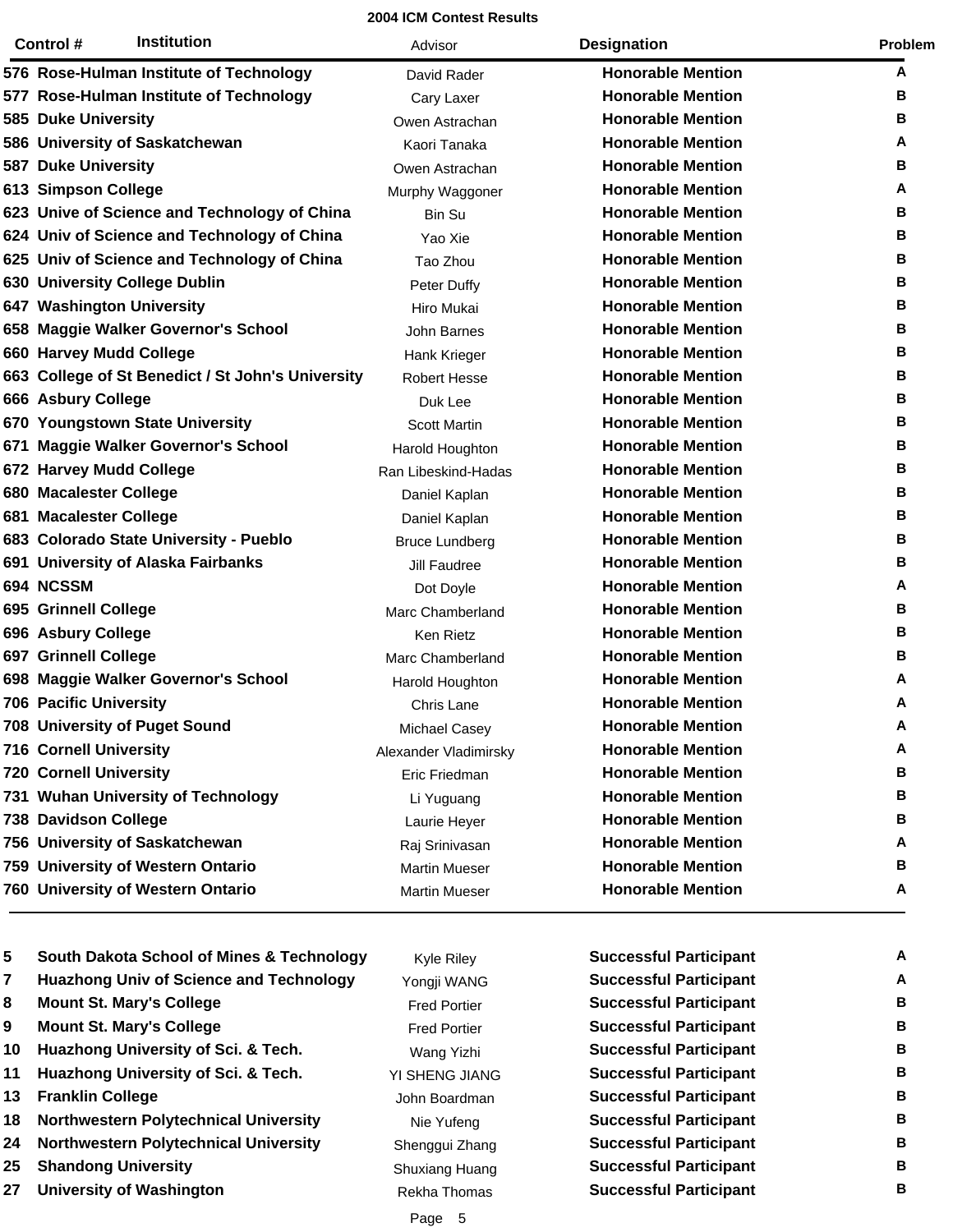|     | <b>Institution</b><br>Control #                      | Advisor             | <b>Designation</b>            | Problem |
|-----|------------------------------------------------------|---------------------|-------------------------------|---------|
| 29  | <b>Beijing Normal University</b>                     | Laifu Liu           | <b>Successful Participant</b> | в       |
| 30  | <b>Huazhong University Of Science&amp;Technology</b> | Nanzhong He         | <b>Successful Participant</b> | в       |
| 31  | <b>Pacific Lutheran University</b>                   | Daniel Heath        | <b>Successful Participant</b> | А       |
| 33  | <b>Edgewood College</b>                              | <b>Steven Post</b>  | <b>Successful Participant</b> | В       |
| 35  | <b>Shandong University</b>                           | Qian Wang           | <b>Successful Participant</b> | Α       |
| 36  | <b>Fudan University</b>                              | Zhijie Cai          | <b>Successful Participant</b> | Α       |
| 37  | <b>Fudan University</b>                              | Yuan Cao            | <b>Successful Participant</b> | А       |
| 40  | <b>Beijing University of Technology</b>              | Enli Guo            | <b>Successful Participant</b> | В       |
| 41  | <b>Beihang University</b>                            | Sanxing Wu          | <b>Successful Participant</b> | В       |
| 42  | <b>Shandong University</b>                           | Zhaoping Zhang      | <b>Successful Participant</b> | В       |
| 43  | <b>Shandong University</b>                           | Jianhua Ma          | <b>Successful Participant</b> | Α       |
| 46  | <b>Anhui University</b>                              | Zehui He            | <b>Successful Participant</b> | В       |
| 48  | <b>Anhui University</b>                              | Xuejun Wang         | <b>Successful Participant</b> | В       |
| 49  | <b>Beihang University</b>                            | <b>Linping Peng</b> | <b>Successful Participant</b> | Α       |
| 50  | <b>Beijing Normal University</b>                     | Qing He             | <b>Successful Participant</b> | В       |
| 51  | <b>Southern Oregon University</b>                    | Kemble Yates        | <b>Successful Participant</b> | В       |
| 52  | <b>Dalian Nationalities University</b>               | Xiaoniu Li          | <b>Successful Participant</b> | А       |
| 54  | <b>Sacred Heart University</b>                       | Peter Loth          | <b>Successful Participant</b> | В       |
| 55  | <b>Sacred Heart University</b>                       | Hema Gopalakrishnan | <b>Successful Participant</b> | В       |
| 56  | <b>Anhui University</b>                              | Jihui Wang          | <b>Successful Participant</b> | В       |
| 57  | <b>Anhui University</b>                              | Quanbing Zhang      | <b>Successful Participant</b> | В       |
| 61  | <b>Beijing University of Technology</b>              | Yi Xue              | <b>Successful Participant</b> | А       |
| 62  | <b>Beijing University of Technology</b>              | Mike Deng           | <b>Successful Participant</b> | A       |
| 64  | <b>Southeast University</b>                          | Zhi-qiang Zhang     | <b>Successful Participant</b> | Α       |
| 65  | <b>Southeast University</b>                          | Dan He              | <b>Successful Participant</b> | Α       |
| 71  | California State University, Northridge              | Ali Zakeri          | <b>Successful Participant</b> | В       |
| 73  | <b>Shandong University</b>                           | Fu Guohua           | <b>Successful Participant</b> | В       |
| 76  | City College, Zju                                    | yanan zhao          | <b>Successful Participant</b> | A       |
| 77  | City College, Zju                                    | yanan zhao          | <b>Successful Participant</b> | Α       |
| 79  | City College, Zju                                    | waibin huang        | <b>Successful Participant</b> | В       |
| 80  | City College, Zju                                    | ting dong           | <b>Successful Participant</b> | в       |
| 81  | <b>Sun Yat-Sen University</b>                        | GuoCan Feng         | <b>Successful Participant</b> | в       |
| 82  | <b>Sun Yat-Sen University</b>                        | CaiWei Li           | <b>Successful Participant</b> | в       |
| 84  | <b>Sun Yat-Sen University</b>                        | XiaoLong Jiang      | <b>Successful Participant</b> | Α       |
| 88  | <b>Peking University</b>                             | Hanging Zheng       | <b>Successful Participant</b> | В       |
| 90  | <b>Shanghai Univ of Finance and Economics</b>        | <b>Bing Xie</b>     | <b>Successful Participant</b> | Α       |
| 91  | <b>Westchester Community College</b>                 | Marvin Littman      | <b>Successful Participant</b> | В       |
| 92  | <b>Simon's Rock College</b>                          | Allen Altman        | <b>Successful Participant</b> | А       |
| 94  | <b>Simon's Rock College</b>                          | Michael Bergman     | <b>Successful Participant</b> | в       |
| 95  | <b>Simon's Rock College</b>                          | Michael Bergman     | <b>Successful Participant</b> | в       |
| 96  | <b>Beihang University</b>                            | Hongying Liu        | <b>Successful Participant</b> | Α       |
| 97  | <b>China University of Geosciences(Wuhan)</b>        | Cai ZhiHua          | <b>Successful Participant</b> | в       |
| 98  | Shanghai Yucai High School                           | Zhengtai Li         | <b>Successful Participant</b> | в       |
| 107 | <b>Jinan University</b>                              | Shiqi Ye            | <b>Successful Participant</b> | в       |
|     | 108 Jinan University                                 | Shizhuang Luo       | <b>Successful Participant</b> | в       |
|     | 109 Jinan University                                 | Chuanlin Zhang      | <b>Successful Participant</b> | А       |
|     | 110 Jinan University                                 | Daiqiang Hu         | <b>Successful Participant</b> | В       |
|     | <b>112 Beihang University</b>                        | Liu Hongying        | <b>Successful Participant</b> | Α       |
|     | 114 Jiading No.1 Senior High School                  | Xilin Xie           | <b>Successful Participant</b> | В       |
|     |                                                      | Page 6              |                               |         |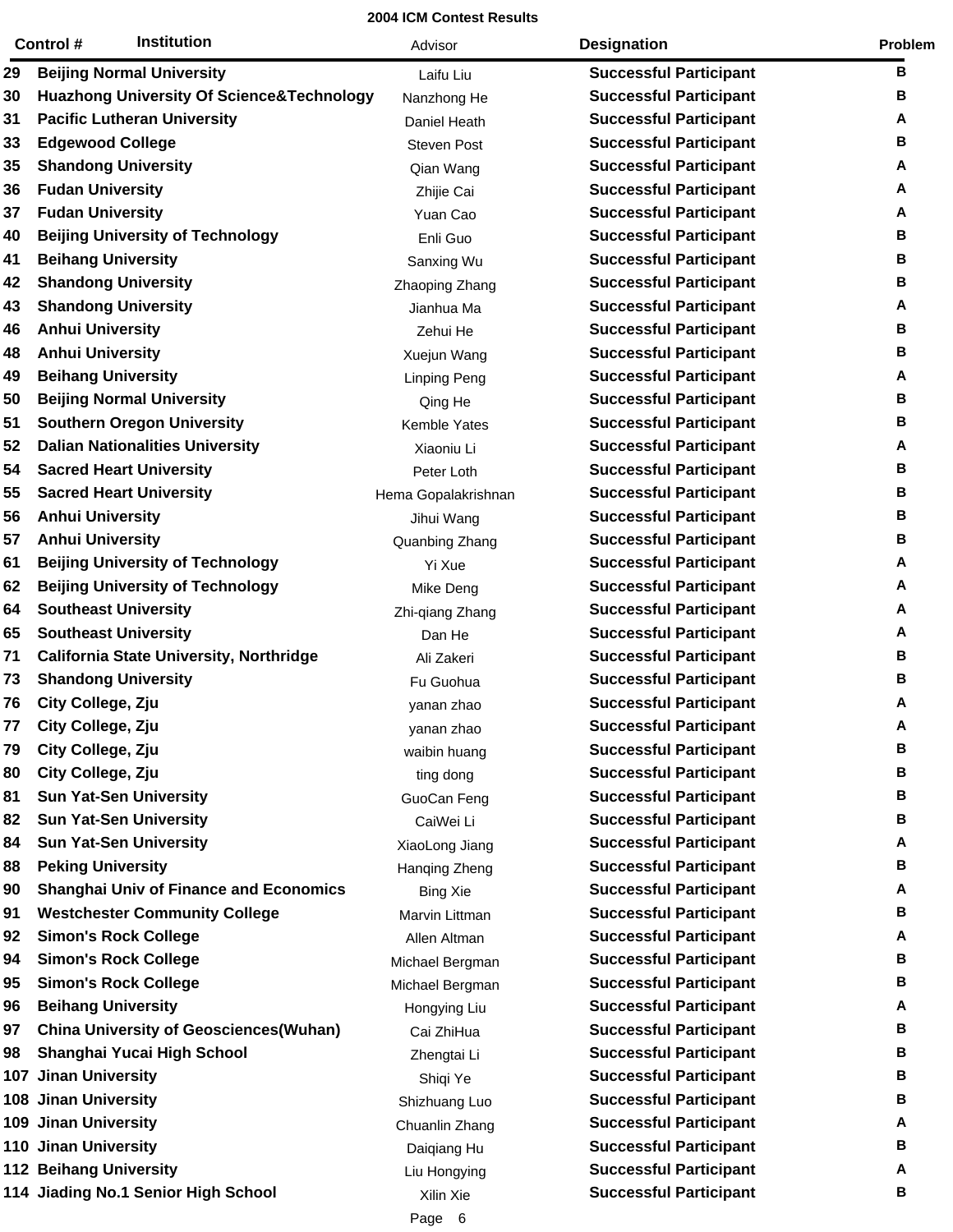|     | Control #                      | <b>Institution</b>                             | Advisor                      | <b>Designation</b>            | Problem |
|-----|--------------------------------|------------------------------------------------|------------------------------|-------------------------------|---------|
|     |                                | 115 East China Univ of Science and Technology  | Su Chunjie                   | <b>Successful Participant</b> | В       |
|     |                                | 118 East China Univ of Science and Technology  | Liu Zhaohui                  | <b>Successful Participant</b> | В       |
|     |                                | 119 East China Univ of Science and Technology  | Qin Yan                      | <b>Successful Participant</b> | А       |
|     |                                | 126 University of Petroleum, China             | ziting wang                  | <b>Successful Participant</b> | В       |
|     | 127 Xidian University          |                                                | Zhou Shuisheng               | <b>Successful Participant</b> | В       |
|     | <b>129 Xidian University</b>   |                                                | Zhang Zhuokui                | <b>Successful Participant</b> | А       |
|     | 131 XiDian University          |                                                | Ye Ji-Min                    | <b>Successful Participant</b> | В       |
|     |                                | 139 Beijing Univof Posts & Telecommunications  | Xiaoxia Wang                 | <b>Successful Participant</b> | В       |
|     |                                | 144 Univ. of Elec. Sci. & Tech.                | Gao Qing                     | <b>Successful Participant</b> | А       |
|     |                                | 145 Univ. of Elec. Sci. & Tech.                | Li Mingqi                    | <b>Successful Participant</b> | А       |
|     |                                | 146 Xi'an Jiaotong University                  | Yonghong Dai                 | <b>Successful Participant</b> | В       |
|     |                                | 147 Xi'an Jiaotong University                  | Yonghong Dai                 | <b>Successful Participant</b> | В       |
|     |                                | 150 Xi'an Jiaotong University                  | Xiaoliang He                 | <b>Successful Participant</b> | А       |
|     |                                | 151 Xi'an Jiaotong University                  | Xiaoliang He                 | <b>Successful Participant</b> | В       |
|     |                                | 152 Southwest Transportation Univ E'mei        | Han Yang                     | <b>Successful Participant</b> | В       |
|     |                                | 153 Southwest Transportation University, E'mei | Han Yang                     | <b>Successful Participant</b> | A       |
|     |                                | 155 Liberty Christian School                   | Laura Duncan                 | <b>Successful Participant</b> | А       |
|     |                                | <b>158 Liberty Christian School</b>            | bryan bunselmeyer            | <b>Successful Participant</b> | В       |
|     |                                | 159 Liberty Christian School                   | bryan bunselmeyer            | <b>Successful Participant</b> | А       |
|     | <b>160 Rowan University</b>    |                                                | Hieu Nguyen                  | <b>Successful Participant</b> | В       |
|     |                                | 164 Beijing Institute of Technology            | Chen Yihong                  | <b>Successful Participant</b> | в       |
|     |                                | 165 Beijing Institute of Technology            | Chen Yihong                  | <b>Successful Participant</b> | А       |
|     |                                | 174 South-China Normal University              | Liu Xiuxiang                 | <b>Successful Participant</b> | А       |
| 175 |                                | Zhejiang University, College of Science        | Qifan Yang                   | <b>Successful Participant</b> | В       |
|     |                                | 176 Zhejiang University, College of Science    | Qifan Yang                   | <b>Successful Participant</b> | В       |
|     | <b>178 Zhejiang University</b> |                                                | Yong He                      | <b>Successful Participant</b> | В       |
|     |                                | <b>184 University College Dublin</b>           | Maria Meehan                 | <b>Successful Participant</b> | В       |
|     | 185 Roanoke College            |                                                | Jeffrey Spielman             | <b>Successful Participant</b> | в       |
|     |                                | 188 Civil Aviation University of China         | Songnian He                  | <b>Successful Participant</b> | в       |
|     |                                | 189 Civil Aviation University of China         | Yongxin Gao                  | <b>Successful Participant</b> | в       |
|     |                                | 192 Huazhong University of Sci. & Tech.        | Wenchao Guan                 | <b>Successful Participant</b> | в       |
|     |                                | 193 Xi'an Communication Institute              | Dongsheng Yang               | <b>Successful Participant</b> | Α       |
|     |                                | <b>194 Xi'an Communication Institute</b>       | Guo Li                       | <b>Successful Participant</b> | Α       |
|     |                                | <b>195 Xi'an Communication Institute</b>       | Guo Li                       | <b>Successful Participant</b> | Α       |
|     |                                | 196 Xi\'an Communication Institute             | Yan Jiang                    | <b>Successful Participant</b> | в       |
|     |                                | 197 Northwest Missouri State University        | <b>Russell Euler</b>         | <b>Successful Participant</b> | в       |
|     |                                | 199 University of Massachusetts Lowell         | James Graham-Eagle           | <b>Successful Participant</b> | в       |
|     | 200 Donghua University         |                                                | Zhaoxia Guo                  | <b>Successful Participant</b> | Α       |
|     | 202 Donghua University         |                                                | Guoxing He                   | <b>Successful Participant</b> | Α       |
|     | 204 Nanchang University        |                                                | Tao Chen                     | <b>Successful Participant</b> | Α       |
|     | 205 Nanchang University        |                                                | Tao Chen                     | <b>Successful Participant</b> | Α       |
|     | 206 Nanchang University        |                                                | Chuanrong Liao               | <b>Successful Participant</b> | в       |
| 207 |                                | Department of Mathematics, Dalian university   | Xinxin Tan                   | <b>Successful Participant</b> | в       |
|     | 209 Villanova University       |                                                | <b>Bruce Pollack-Johnson</b> | <b>Successful Participant</b> | в       |
|     |                                | 210 University of Wisconsin--River Falls       | Kathy Tomlinson              | <b>Successful Participant</b> | в       |
| 211 |                                | University of Colorado at Colorado Springs     | Radu Cascaval                | <b>Successful Participant</b> | Α       |
|     | 214 Shandong University        |                                                | Xiqing He                    | <b>Successful Participant</b> | Α       |
|     | 223 Gettysburg College         |                                                | Sharon Stephenson            | <b>Successful Participant</b> | В       |
|     |                                | 225 Univ. of Elec. Sci. & Tech.                | Li Mingqi                    | <b>Successful Participant</b> | в       |
|     |                                |                                                | Page 7                       |                               |         |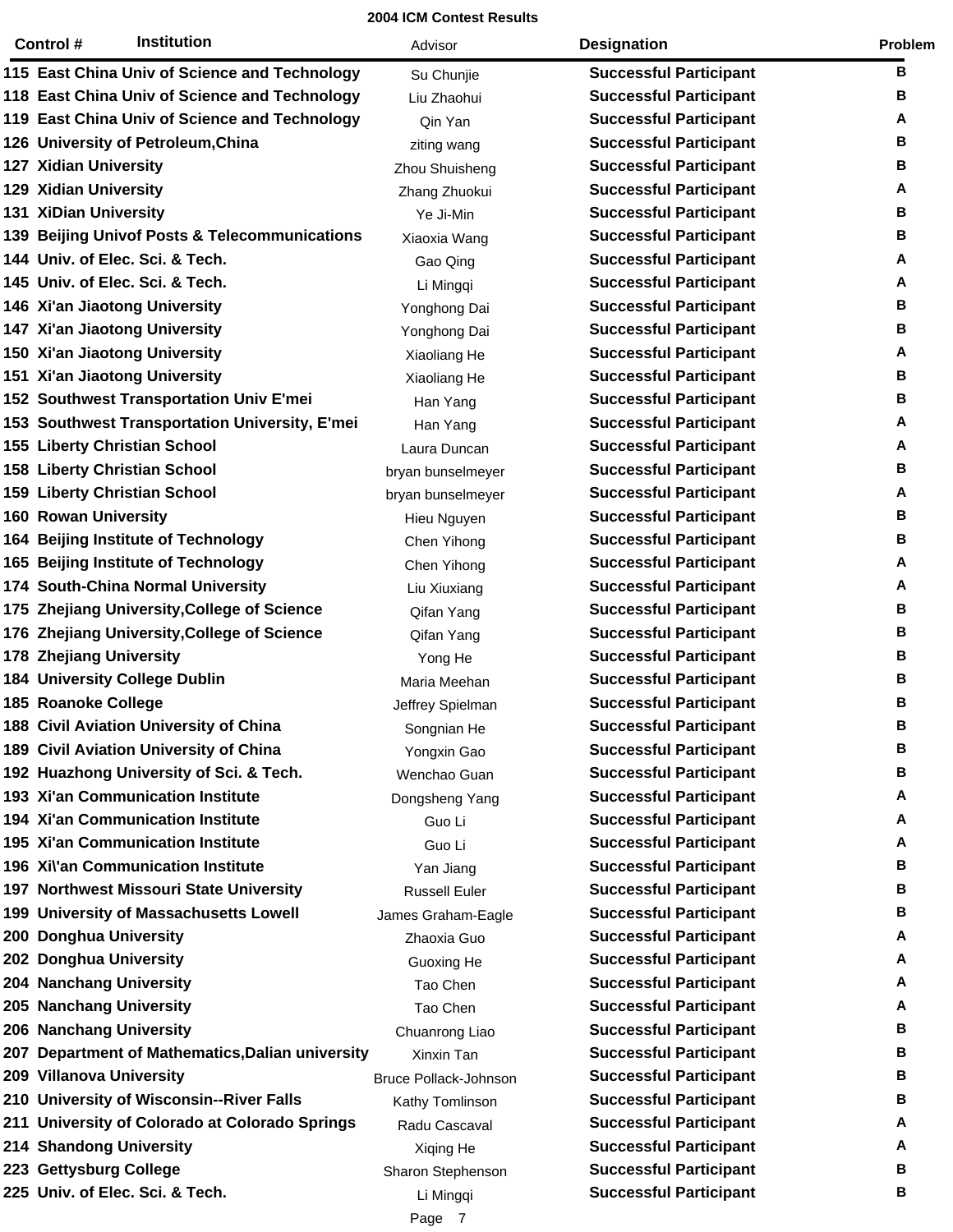|     | <b>Institution</b><br>Control#                  | Advisor               | <b>Designation</b>            | Problem |
|-----|-------------------------------------------------|-----------------------|-------------------------------|---------|
|     | 226 Central South University                    | Hou Muzhou            | <b>Successful Participant</b> | A       |
|     | 227 Central South University                    | Zhang Hongyan         | <b>Successful Participant</b> | В       |
|     | 228 Science College, NatIUniv of Defence        | Ziyang Mao            | <b>Successful Participant</b> | В       |
|     | 229 Science College, National Univ of Defence   | Ziyang Mao            | <b>Successful Participant</b> | В       |
|     | 230 Science College, National Univ of Defence   | Mengda Wu             | <b>Successful Participant</b> | Α       |
|     | 233 National University of Defence Technology   | Lizhi Cheng           | <b>Successful Participant</b> | Α       |
|     | 234 Nankai University                           | Wuqun Huang           | <b>Successful Participant</b> | В       |
|     | 238 Central South University                    | Kunnan Yi             | <b>Successful Participant</b> | В       |
|     | 240 Nanjing Normal University                   | Fu Shitai             | <b>Successful Participant</b> | Α       |
|     | 241 Nanjing Normal University                   | Fu Shitai             | <b>Successful Participant</b> | В       |
|     | 242 Nanjing Normal University                   | Chen Xin              | <b>Successful Participant</b> | В       |
|     | 243 Nanjing Normal University                   | Chen Xin              | <b>Successful Participant</b> | В       |
| 245 | <b>Beijing Materials Institute</b>              | Tian Liang            | <b>Successful Participant</b> | В       |
|     | 246 Beijing Materials Institute                 | Cheng Hong            | <b>Successful Participant</b> | В       |
| 247 | <b>Beijing Materials Institute</b>              | Tian Liang            | <b>Successful Participant</b> | В       |
|     | 248 Beijing Materials Institute                 | Cheng Hong            | <b>Successful Participant</b> | Α       |
|     | <b>249 Hastings College</b>                     | David Cooke           | <b>Successful Participant</b> | В       |
|     | 253 Austin College                              | John Jaroma           | <b>Successful Participant</b> | В       |
|     | 254 Austin College                              | John Jaroma           | <b>Successful Participant</b> | В       |
|     | 255 China University of Mining and Technology   | Zhou Shengwu          | <b>Successful Participant</b> | Α       |
|     | 256 China University of Mining and Technology   | Zhang Xingyong        | <b>Successful Participant</b> | В       |
|     | 260 Commanding Institute of Engineer Corps      | Wang Chuanwei         | <b>Successful Participant</b> | Α       |
|     | 262 Harbin University of Science and Technology | Dongyan Chen          | <b>Successful Participant</b> | A       |
|     | 263 Xuzhou Institute of Technology              | Li Subei              | <b>Successful Participant</b> | Α       |
|     | 264 Harbin University of Science and Technology | Shuzhong Wang         | <b>Successful Participant</b> | В       |
|     | 267 Shanghai Normal University                  | Shenghuan Guo         | <b>Successful Participant</b> | В       |
|     | 270 Saint Mary's College                        | Joanne Snow           | <b>Successful Participant</b> | Α       |
|     | 274 Dalian University of Technology             | Lizhong zhao          | <b>Successful Participant</b> | В       |
|     | 276 Dalian University of Technology             | Hongquan Yu           | <b>Successful Participant</b> | В       |
|     | 278 Dalian University of Technology             | Yi Wang               | <b>Successful Participant</b> | В       |
|     | 280 Jilin University                            | Qingdao Huang         | <b>Successful Participant</b> | В       |
|     | 282 Jilin University                            | Yongchen Pei          | <b>Successful Participant</b> | В       |
|     | 284 Jilin University                            | Peichen Fang          | <b>Successful Participant</b> | В       |
|     | 286 Northeast China Inst of Electric Power      | Xinchen Guo           | <b>Successful Participant</b> | В       |
| 287 | <b>Northeast China Inst of Electric Power</b>   | Zhiwen Chang          | <b>Successful Participant</b> | В       |
|     | 292 Linfield College                            | Jennifer Nordstrom    | <b>Successful Participant</b> | В       |
|     | 294 Harbin Institute of Technology Science      | <b>Shouting Shang</b> | <b>Successful Participant</b> | A       |
|     | 297 Harbin Institute of Technology              | Hong Ge               | <b>Successful Participant</b> | В       |
|     | 302 Harbin Institute of Technology              | Chiping Zhang         | <b>Successful Participant</b> | A       |
|     | 303 Guangxi University                          | Lv Yuejin             | <b>Successful Participant</b> | В       |
|     | 304 Guangxi University                          | Lv Yuejin             | <b>Successful Participant</b> | В       |
|     | 305 Washington College                          | Eugene Hamilton       | <b>Successful Participant</b> | В       |
|     | 306 Washington College                          | Eugene Hamilton       | <b>Successful Participant</b> | В       |
|     | 308 Chongqing University                        | Gong Qu               | <b>Successful Participant</b> | В       |
|     | 310 Chongqing University                        | Li Chuandong          | <b>Successful Participant</b> | В       |
|     | 312 Tianjin Polytechnic University              | Yongfu Su             | <b>Successful Participant</b> | Α       |
|     | 317 Chongqing University                        | He Renbin             | <b>Successful Participant</b> | В       |
|     | 325 Beijing Normal University                   | Qing He               | <b>Successful Participant</b> | в       |
|     | 332 Beijing Jiaotong University                 | Minghui Liu           | <b>Successful Participant</b> | В       |
|     |                                                 | Page 8                |                               |         |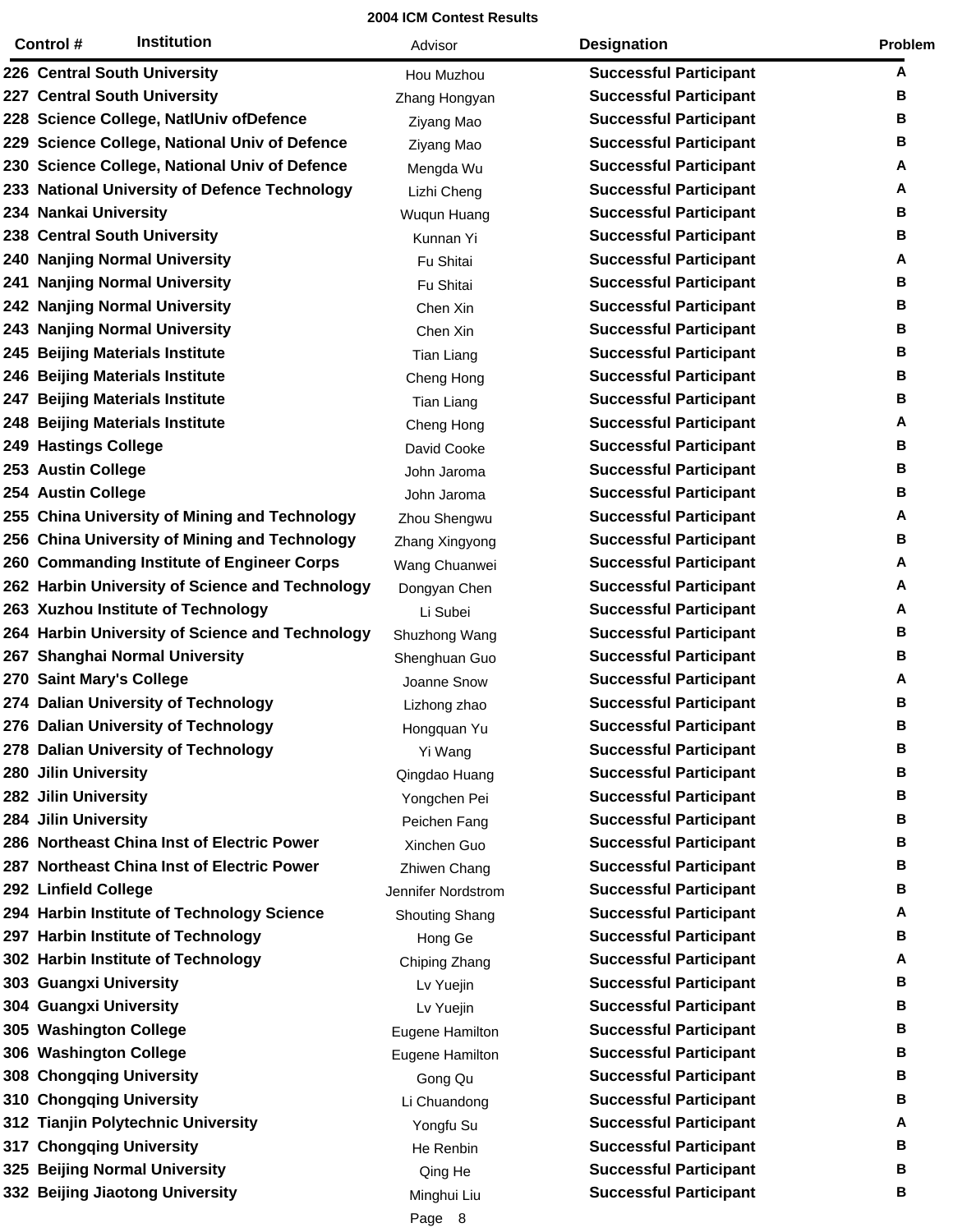|     | <b>Institution</b><br>Control #                | Advisor                  | <b>Designation</b>            | Problem |
|-----|------------------------------------------------|--------------------------|-------------------------------|---------|
|     | 334 School of Science, Beijing Jiaotong Univ   | <b>Bing Tuan</b>         | <b>Successful Participant</b> | в       |
|     | 336 Beijing Jiaotong University                | Wang Bingtuan            | <b>Successful Participant</b> | Α       |
| 337 | <b>Beijing Jiaotong University</b>             | Wang Bingtuan            | <b>Successful Participant</b> | в       |
|     | 338 School of Science, Beijing Jiaotong Univ   | Shangli Zhang            | <b>Successful Participant</b> | В       |
|     | 339 School of Science, Beijing Jiaotong Univ   | Shangli Zhang            | <b>Successful Participant</b> | В       |
|     | 342 Anhui Univ of Technology & Science         | sun hongyi sun hongyi    | <b>Successful Participant</b> | В       |
|     | 344 Anhui Univ of Technology & Science         | yang xubing yang xubing  | <b>Successful Participant</b> | В       |
|     | 346 Anhui Univ of Tech & Science               | wang chuanyu wangchuanyu | <b>Successful Participant</b> | A       |
|     | 347 Shenyang Pharmaceutical University         | Rongwu Xiang             | <b>Successful Participant</b> | В       |
|     | 348 Shenyang Pharmaceutical University         | Rongwu Xiang             | <b>Successful Participant</b> | A       |
|     | 351 Benedict College                           | Balaji Iyangar           | <b>Successful Participant</b> | в       |
|     | 353 Eastern Michigan University                | <b>Christopher Hee</b>   | <b>Successful Participant</b> | В       |
|     | 354 Eastern Michigan University                | <b>Christopher Hee</b>   | <b>Successful Participant</b> | В       |
|     | 355 Western Washington University              | <b>Tjalling Ypma</b>     | <b>Successful Participant</b> | A       |
|     | 356 Jacksonville University                    | <b>Robert Hollister</b>  | <b>Successful Participant</b> | В       |
|     | 357 Jacksonville University                    | <b>Robert Hollister</b>  | <b>Successful Participant</b> | В       |
|     | 358 Harbin Normal University                   | Huanmin Yao              | <b>Successful Participant</b> | В       |
|     | 359 Harbin Normal University                   | Huanmin Yao              | <b>Successful Participant</b> | В       |
|     | 361 Harbin Normal University                   | Yanying Zhang            | <b>Successful Participant</b> | в       |
|     | 362 Harbin Normal University                   | <b>Weiliang Zeng</b>     | <b>Successful Participant</b> | В       |
|     | 364 Harbin Normal University                   | Mingyue Xu               | <b>Successful Participant</b> | В       |
|     | 365 Harbin Normal University                   | Mingyue Xu               | <b>Successful Participant</b> | В       |
|     | 366 Harbin Normal University                   | Hongcai Yin              | <b>Successful Participant</b> | В       |
|     | 367 Harbin Normal University                   | Hongcai Yin              | <b>Successful Participant</b> | В       |
|     | 370 Beijing University of Chemical Technology  | Jinyang Huang            | <b>Successful Participant</b> | A       |
|     | 372 Beijing University of Chemical Technology  | Damin Liu                | <b>Successful Participant</b> | A       |
|     | 375 Virginia Western Community College         | <b>Ruth Sherman</b>      | <b>Successful Participant</b> | В       |
|     | 376 Virginia Western Community College         | Ruth Sherman             | <b>Successful Participant</b> | В       |
|     | 377 Northern Kentucky University               | Gail Mackin              | <b>Successful Participant</b> | A       |
|     | 378 Northern Kentucky University               | Gail Mackin              | <b>Successful Participant</b> | В       |
|     | 379 Tsinghua University                        | Qiyuan Jiang             | <b>Successful Participant</b> | В       |
|     | 382 Harbin Engineering Univ Science College    | Jihong Shen              | <b>Successful Participant</b> | В       |
|     | 383 Harbin Engineering Univ Science College    | Jihong Shen              | <b>Successful Participant</b> | В       |
|     | 384 Harbin Engineering University              | Xiaowei Zhang            | <b>Successful Participant</b> | В       |
|     | 385 Harbin Engineering University              | Xiaowei Zhang            | <b>Successful Participant</b> | В       |
|     | 387 Harbin Engineering University              | Zhenbin Gao              | <b>Successful Participant</b> | Α       |
|     | 388 Harbin Engineering University              | Fei Yu                   | <b>Successful Participant</b> | A       |
|     | 390 Luther College                             | Reginald Laursen         | <b>Successful Participant</b> | В       |
|     | 392 South China University of Technology       | Liu Shenquan             | <b>Successful Participant</b> | В       |
|     | 394 Wheaton College                            | Paul Isihara             | <b>Successful Participant</b> | В       |
|     | 396 Southeastern Oklahoma State University     | <b>Brett Elliott</b>     | <b>Successful Participant</b> | В       |
|     | 401 Olin College of Engineering                | John Geddes              | <b>Successful Participant</b> | В       |
|     | 403 South China University of Technology       | Liang Manfa              | <b>Successful Participant</b> | В       |
|     | 408 North China Univ of Science and Technology | Yang Ming                | <b>Successful Participant</b> | В       |
|     | 409 North China Univ of Science and Technology | Lei Jie                  | <b>Successful Participant</b> | A       |
|     | 410 Northern Kentucky University               | Sharmanthie Fernando     | <b>Successful Participant</b> | В       |
|     | 415 Baylor University                          | <b>Frank Mathis</b>      | <b>Successful Participant</b> | В       |
|     | 416 Nanjing Univ of Posts & Telecommunications | Ming He                  | <b>Successful Participant</b> | В       |
|     | 417 Nanjing Univ of Posts & Telecommunications |                          | <b>Successful Participant</b> | A       |
|     |                                                | Zhenhua Yang             |                               |         |

Page 9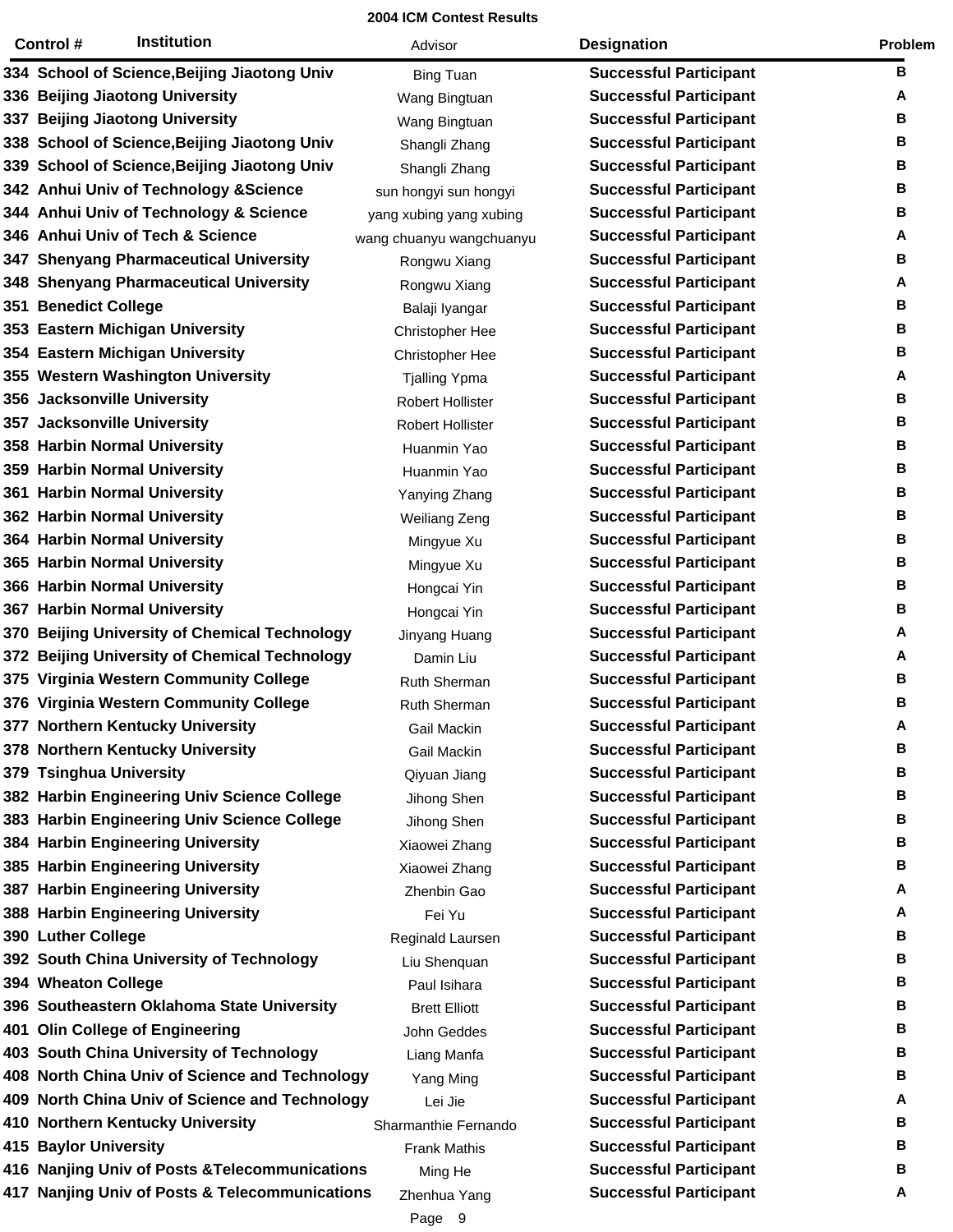| <b>Institution</b><br>Control #                 | Advisor                 | <b>Designation</b>            | Problem |
|-------------------------------------------------|-------------------------|-------------------------------|---------|
| 420 China Agriculture University                | Junfeng Liu             | <b>Successful Participant</b> | в       |
| 422 University of Richmond                      | Kathy Hoke              | <b>Successful Participant</b> | в       |
| 430 Mt. Mercy College                           | K. Knopp                | <b>Successful Participant</b> | В       |
| 431 Emporia State University                    | <b>Brian Hollenbeck</b> | <b>Successful Participant</b> | А       |
| 433 Bemidji State University                    | Colleen Livingston      | <b>Successful Participant</b> | в       |
| 434 Loyola College                              | Christos Xenophontos    | <b>Successful Participant</b> | в       |
| 440 Hangzhou University of Commerce             | <b>DING Zhengzhong</b>  | <b>Successful Participant</b> | В       |
| 442 Hangzhou University of Commerce             | <b>HUA Jiukun</b>       | <b>Successful Participant</b> | А       |
| 443 Hangzhou University of Commerce             | <b>HUA Jiukun</b>       | <b>Successful Participant</b> | A       |
| 448 Dulwich College                             | Jeremy Lord             | <b>Successful Participant</b> | В       |
| 450 Mount St. Mary's College                    | Robert Richman          | <b>Successful Participant</b> | В       |
| 452 Worcester Polytechnic Institute             | Suzanne Weekes          | <b>Successful Participant</b> | В       |
| <b>453 Saint Louis University</b>               | James Dowdy             | <b>Successful Participant</b> | A       |
| 456 Lawrence Technological University           | <b>Ruth Favro</b>       | <b>Successful Participant</b> | в       |
| 457 Lawrence Technological University           | Ruth Favro              | <b>Successful Participant</b> | В       |
| <b>458 Trinity University</b>                   | Allen Holder            | <b>Successful Participant</b> | A       |
| <b>459 Trinity University</b>                   | <b>Robert Laird</b>     | <b>Successful Participant</b> | В       |
| 463 University of Saskatchewan                  | James Brooke            | <b>Successful Participant</b> | A       |
| 464 Institut Teknologi Bandung                  | Rieske Hadianti         | <b>Successful Participant</b> | В       |
| 467 Shanghai Normal University                  | Yongbin Shi             | <b>Successful Participant</b> | В       |
| 468 Shanghai Normal University                  | Rongguan Liu            | <b>Successful Participant</b> | В       |
| 475 Yale University                             | Andrew Barron           | <b>Successful Participant</b> | в       |
| 476 United States Military Academy              | <b>Gregory Parnell</b>  | <b>Successful Participant</b> | A       |
| 478 California Baptist University               | Catherine Kong          | <b>Successful Participant</b> | В       |
| 479 California State University at Monterey Bay | Hongde Hu               | <b>Successful Participant</b> | A       |
| 480 California State University at Monterey Bay | Hongde Hu               | <b>Successful Participant</b> | В       |
| 482 Juniata College                             | John Bukowski           | <b>Successful Participant</b> | A       |
| 483 Meredith College                            | <b>Cammey Cole</b>      | <b>Successful Participant</b> | в       |
| 492 North China Electric Power University`      | Zhang Po                | <b>Successful Participant</b> | в       |
| 495 North China Electric Power University`      | Ma Xinshun              | <b>Successful Participant</b> | В       |
| 496 Guangzhou University                        | RongLin Fu              | <b>Successful Participant</b> | A       |
| 497 Guangzhou University                        | Yongping Feng           | <b>Successful Participant</b> | А       |
| 498 Guangzhou University                        | Dahong Liang            | <b>Successful Participant</b> | A       |
| 499 Guangzhou University                        | RongLin Fu              | <b>Successful Participant</b> | А       |
| 500 Shanghai Normal University                  | Jizhou Zhang            | <b>Successful Participant</b> | В       |
| 506 Shanghai Jiaotong University                | Guobiao Zhou            | <b>Successful Participant</b> | A       |
| 508 Siena Heights University                    | <b>Toni Carroll</b>     | <b>Successful Participant</b> | В       |
| 510 Hefei University of Technology              | Youdu Huang             | <b>Successful Participant</b> | В       |
| 511 Hefei University of Technology              | Hua Chen                | <b>Successful Participant</b> | В       |
| 515 Northeast Agricultural University           | huiling ge              | <b>Successful Participant</b> | А       |
| 519 Northeast Agricultural University           | qiufeng wu              | <b>Successful Participant</b> | В       |
| 523 Goshen College                              | David Housman           | <b>Successful Participant</b> | В       |
| 525 Earlham College                             | Michael Jackson         | <b>Successful Participant</b> | В       |
| 526 Miami University                            | Stephen Wright          | <b>Successful Participant</b> | В       |
| 527 Earlham College                             | Timothy McLarnan        | <b>Successful Participant</b> | В       |
| 528 Miami University                            | Stephen Wright          | <b>Successful Participant</b> | В       |
| 530 Earlham College                             | Mihir Sejpal            | <b>Successful Participant</b> | В       |
| 536 Johnson State College                       | Glenn Sproul            | <b>Successful Participant</b> | Α       |
| 539 Heritage College                            | Richard Swearingen      | <b>Successful Participant</b> | В       |
|                                                 |                         |                               |         |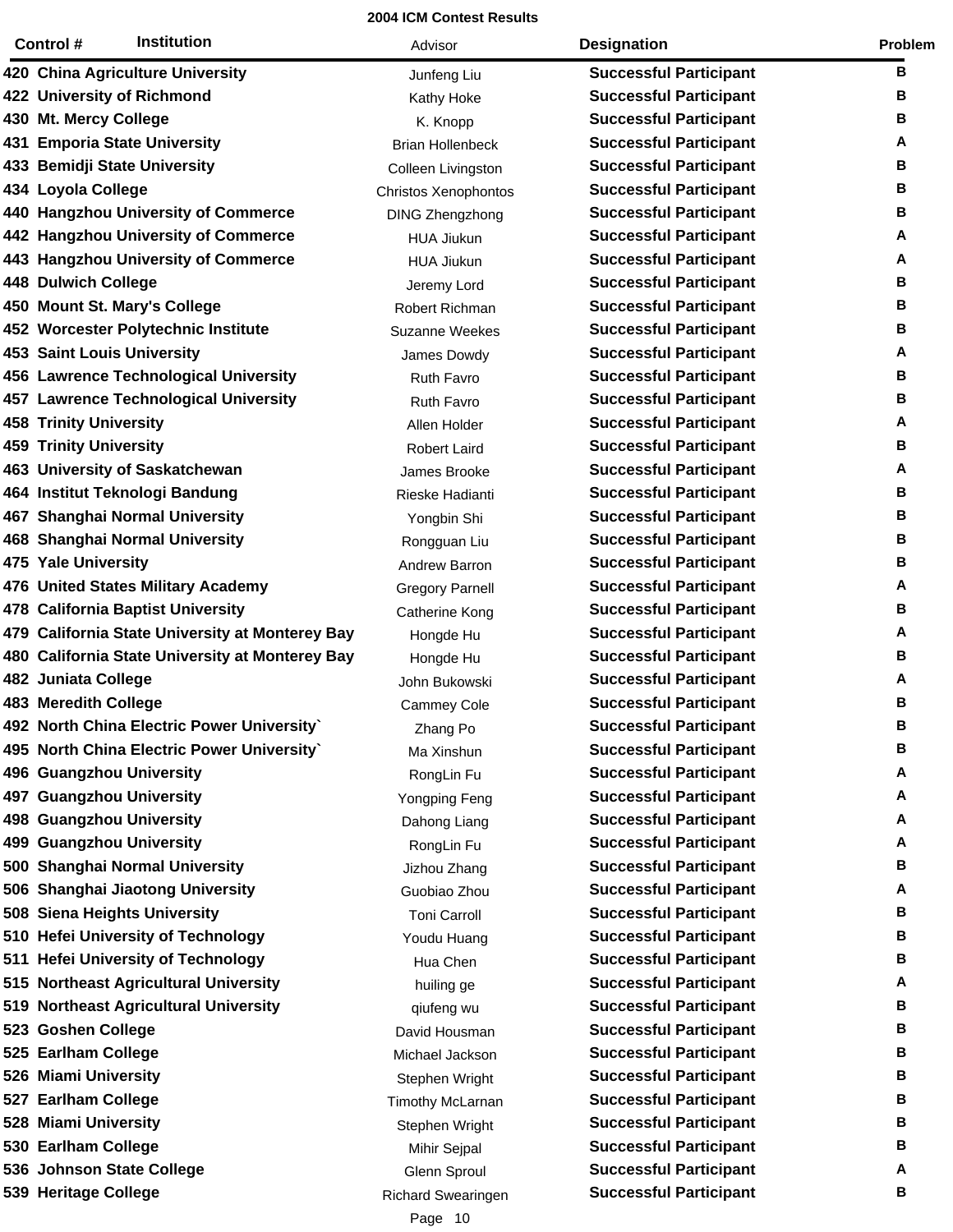|     | <b>Institution</b><br>Control #                                                             | Advisor               | <b>Designation</b>            | Problem |
|-----|---------------------------------------------------------------------------------------------|-----------------------|-------------------------------|---------|
|     | 540 Northland College                                                                       | William Long          | <b>Successful Participant</b> | A       |
|     | 541 Regis University                                                                        | Jim Seibert           | <b>Successful Participant</b> | A       |
|     | 542 Regis University                                                                        | Jim Seibert           | <b>Successful Participant</b> | В       |
|     | 545 Lewis and Clark College                                                                 | <b>Clifford Bekar</b> | <b>Successful Participant</b> | В       |
|     | 548 Institute of Artificial Intelligence                                                    | Hao Peifeng           | <b>Successful Participant</b> | A       |
|     | 550 College of Science                                                                      | Sun Ping              | <b>Successful Participant</b> | В       |
|     | 552 Institute of Mechanics                                                                  | He Xuehong            | <b>Successful Participant</b> | A       |
|     | 553 Institute of Mechanics                                                                  | He Xuehong            | <b>Successful Participant</b> | В       |
|     | 554 Institute of System Control                                                             | Yuanwei Jing          | <b>Successful Participant</b> | A       |
|     | 556 Institut Teknologi Bandung                                                              | Edy Soewono           | <b>Successful Participant</b> | A       |
|     | 558 Beihang University                                                                      | Zhang Jia             | <b>Successful Participant</b> | В       |
|     | 559 Jiamusi University                                                                      | Bai FengShan          | <b>Successful Participant</b> | В       |
|     | 560 Jiamusi University                                                                      | Bai FengShan          | <b>Successful Participant</b> | A       |
|     | 561 North China Univ of Science and Technology                                              | bi yong               | <b>Successful Participant</b> | A       |
|     | <b>562 Marist College</b>                                                                   | <b>Tracey McGrail</b> | <b>Successful Participant</b> | В       |
|     | 563 Lawrence Technological University                                                       | Valentina Tobos       | <b>Successful Participant</b> | A       |
|     | <b>564 Boston University</b>                                                                | Glen Hall             | <b>Successful Participant</b> | A       |
|     | 565 Beijing Forestry University                                                             | Hongjun Li            | <b>Successful Participant</b> | A       |
|     | 566 United States Military Academy                                                          | A. Trubatch           | <b>Successful Participant</b> | A       |
|     | 567 Embry-Riddle Aeronautical University                                                    | Greg Spradlin         | <b>Successful Participant</b> | В       |
| 570 | <b>Clarion University</b>                                                                   | Jon Beal              | <b>Successful Participant</b> | В       |
| 571 | <b>Colby College</b>                                                                        | Jan Holly             | <b>Successful Participant</b> | В       |
|     | 573 Malone College                                                                          | David Hahn            | <b>Successful Participant</b> | В       |
|     | 575 Rose-Hulman Institute of Technology                                                     | David Rader           | <b>Successful Participant</b> | В       |
|     | 580 Villa Julie College                                                                     | Eileen McGraw         | <b>Successful Participant</b> | В       |
|     | 582 Carroll College                                                                         | Marilyn Schendel      | <b>Successful Participant</b> | A       |
|     | 588 Appalachian State University                                                            | <b>Eric Marland</b>   | <b>Successful Participant</b> | В       |
|     | <b>589 Stetson University</b>                                                               | <b>Lisa Coulter</b>   | <b>Successful Participant</b> | В       |
|     | 590 Appalachian State University                                                            | <b>Eric Marland</b>   | <b>Successful Participant</b> | В       |
|     | 592 Georgia Southern University                                                             | Laurene Fausett       | <b>Successful Participant</b> | В       |
|     | 593 Georgia Southern University                                                             | Laurene Fausett       | <b>Successful Participant</b> | в       |
|     | 594 Western New England College                                                             | Lorna Hanes           | <b>Successful Participant</b> | A       |
|     | 595 Western New England College                                                             | Lorna Hanes           | <b>Successful Participant</b> | A       |
|     | 597 University of Colorado at Denver                                                        | William Briggs        | <b>Successful Participant</b> | В       |
|     | 599 University of South Carolina Aiken                                                      | <b>Thomas Reid</b>    | <b>Successful Participant</b> | В       |
|     | 600 Rhode Island College                                                                    | David Abrahamson      | <b>Successful Participant</b> | в       |
|     | 601 Rhode Island College                                                                    | David Abrahamson      | <b>Successful Participant</b> | A       |
|     | 603 University of New South Wales                                                           | James Franklin        | <b>Successful Participant</b> | A       |
|     | 604 University of New South Wales                                                           | James Franklin        | <b>Successful Participant</b> | A       |
|     | 605 California State Polytechnic Univ, Pomona Tr. Hale, Dr. Mihaila, Dr. Switkes            |                       | <b>Successful Participant</b> | в       |
|     | 606 California State Polytechnic Univ, Pomon <sub>4Dr. Hale, Dr. Mihaila, Dr. Switkes</sub> |                       | <b>Successful Participant</b> | В       |
|     | 610 United States Air Force Academy                                                         | James Rolf            | <b>Successful Participant</b> | в       |
|     | 614 Simpson College                                                                         | Werner Kolln          | <b>Successful Participant</b> | A       |
|     | 618 Jiamusi University                                                                      | Fan Wei               | <b>Successful Participant</b> | в       |
|     | 619 Jiamusi University                                                                      | Fan Wei               | <b>Successful Participant</b> | A       |
|     | 622 Univ of Science and Technology of China                                                 | Xuli Le               | <b>Successful Participant</b> | в       |
|     | 626 NorthwestUniversity                                                                     | Liantang Wang         | <b>Successful Participant</b> | A       |
|     | 628 University of Trier                                                                     | <b>Volker Schulz</b>  | <b>Successful Participant</b> | В       |
|     | 631 Austin Peay State University                                                            | Nell Rayburn          | <b>Successful Participant</b> | A       |
|     |                                                                                             | Page 11               |                               |         |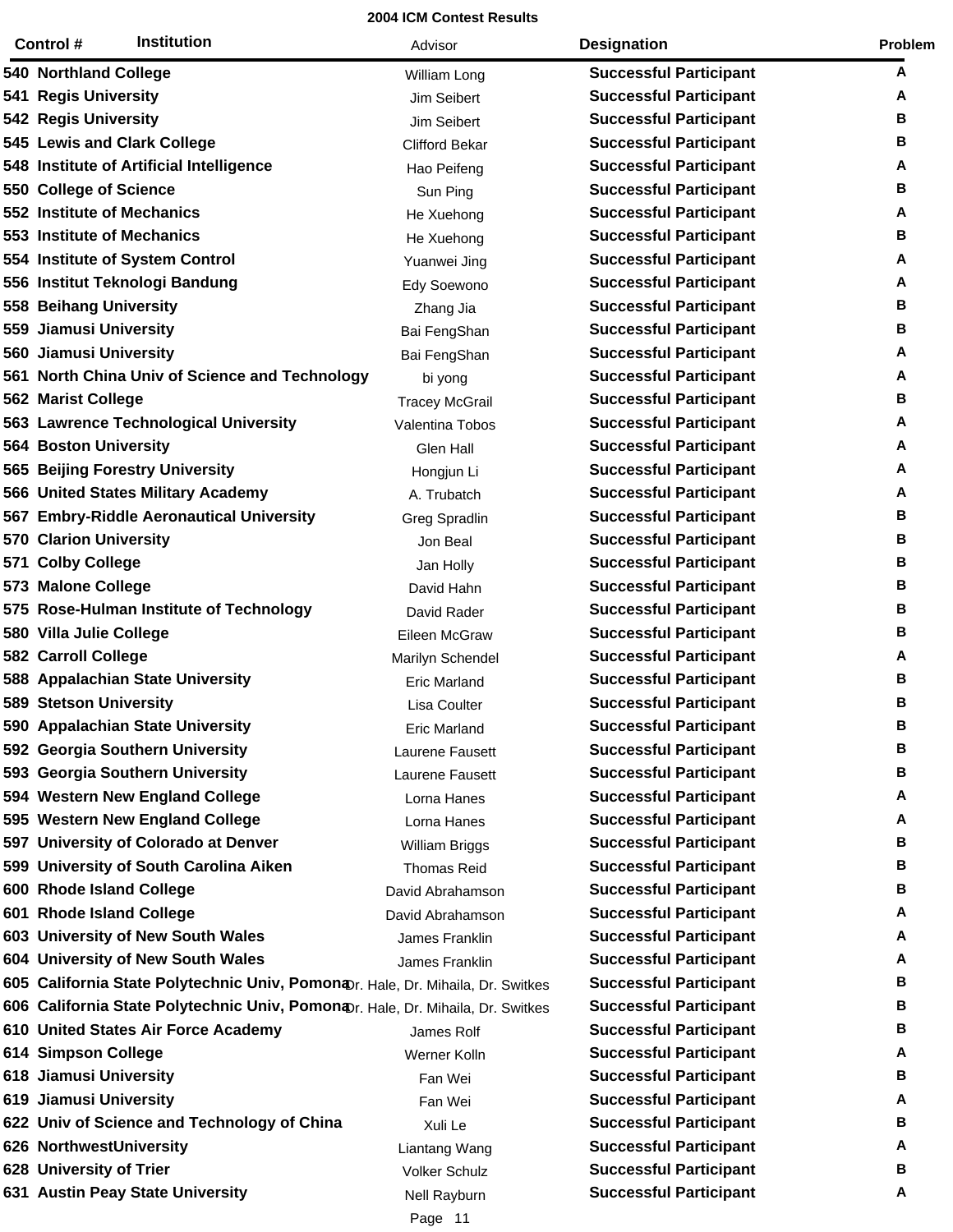| <b>Institution</b><br>Control #                                      | Advisor               | <b>Designation</b>            | Problem |
|----------------------------------------------------------------------|-----------------------|-------------------------------|---------|
| 632 Austin Peay State University                                     | Nell Rayburn          | <b>Successful Participant</b> | A       |
| 633 Mathematical High School of Helsinki                             | Ville Virtanen        | <b>Successful Participant</b> | В       |
| 634 Mathematical High School of Helsinki                             | Ville Virtanen        | <b>Successful Participant</b> | A       |
| 638 Midlands Technical College                                       | John Long             | <b>Successful Participant</b> | A       |
| 639 Midlands Technical College                                       | John Long             | <b>Successful Participant</b> | Α       |
| <b>640 Towson University</b>                                         | Mike O'Leary          | <b>Successful Participant</b> | в       |
| 641 Lewis and Clark College                                          | <b>Clifford Bekar</b> | <b>Successful Participant</b> | В       |
| <b>642 Salisbury University</b>                                      | mike bardzell         | <b>Successful Participant</b> | в       |
| <b>643 Salisbury University</b>                                      | Steven Hetzler        | <b>Successful Participant</b> | В       |
| <b>644 Boise State University</b>                                    | Jodi Mead             | <b>Successful Participant</b> | в       |
| 645 National University of Ireland, Galway                           | Niall Madden          | <b>Successful Participant</b> | В       |
| 646 National University of Ireland, Galway                           | Niall Madden          | <b>Successful Participant</b> | в       |
| 650 Paivola College                                                  | Esa Lappi             | <b>Successful Participant</b> | В       |
| 654 Siena Heights University                                         | Pamela Warton         | <b>Successful Participant</b> | A       |
| 656 Maggie Walker Governor's School                                  | John Barnes           | <b>Successful Participant</b> | В       |
| 657 Siena Heights University                                         | Pamela Warton         | <b>Successful Participant</b> | А       |
| 662 Youngstown State University                                      | Angela Spalsbury      | <b>Successful Participant</b> | В       |
| 664 Youngstown State University                                      | Angela Spalsbury      | <b>Successful Participant</b> | A       |
| 673 Youngstown State University                                      | <b>Scott Martin</b>   | <b>Successful Participant</b> | Α       |
| 685 Western Carolina University                                      | Erin McNelis          | <b>Successful Participant</b> | В       |
| 686 York Technical College                                           | <b>Frank Caldwell</b> | <b>Successful Participant</b> | A       |
| 688 California State University, Bakersfield                         | Maureen Rush          | <b>Successful Participant</b> | A       |
| 689 North Carolina State University (NCSU)                           | Jeffrey Scroggs       | <b>Successful Participant</b> | В       |
| 690 University of Alaska Fairbanks                                   | Jill Faudree          | <b>Successful Participant</b> | A       |
| 692 Westminster College                                              | <b>Barbara Faires</b> | <b>Successful Participant</b> | В       |
| 693 Westminster College                                              | <b>Barbara Faires</b> | <b>Successful Participant</b> | A       |
| 700 Nothern Illinois University                                      | Ying Kwong            | <b>Successful Participant</b> | Α       |
| 701 California Polytechnic St Univ, San Luis Obispo Jonathan Shapiro |                       | <b>Successful Participant</b> | В       |
| <b>703 Grinnell College</b>                                          | Jason Zimba           | <b>Successful Participant</b> | в       |
| 704 California Polytechnic State University, San                     | Jonathan Shapiro      | <b>Successful Participant</b> | В       |
| <b>707 Pacific University</b>                                        | Chris Lane            | <b>Successful Participant</b> | В       |
| 710 University of Puget Sound                                        | Michael Casey         | <b>Successful Participant</b> | в       |
| 712 Wright State University                                          | Thomas Svobodny       | <b>Successful Participant</b> | В       |
| 717 Nanjing University of Science & Technology                       | Zhengjun Zhang        | <b>Successful Participant</b> | В       |
| 718 Nanjing University of Science & Technology                       | Chungen Xu            | <b>Successful Participant</b> | В       |
| <b>721 Cornell University</b>                                        | Eric Friedman         | <b>Successful Participant</b> | в       |
| 722 Nanjing University of Science & Technology                       | Liwei Liu             | <b>Successful Participant</b> | В       |
| 724 Wuhan University of Technology                                   | Peng jun              | <b>Successful Participant</b> | в       |
| 727 Southern Connecticut State University                            | Ross Gingrich         | <b>Successful Participant</b> | в       |
| 728 Wuhan University of Technology                                   | Wang qing             | <b>Successful Participant</b> | в       |
| 729 Wuhan University of Technology                                   | He Lang               | <b>Successful Participant</b> | В       |
| 730 Wuhan University                                                 | Yuanming Hu           | <b>Successful Participant</b> | A       |
| 735 York University                                                  | <b>Huaxiong Huang</b> | <b>Successful Participant</b> | A       |
| 739 Christian Heritage College                                       | <b>Tibor Szarvas</b>  | <b>Successful Participant</b> | В       |
| <b>740 Davidson College</b>                                          | Laurie Heyer          | <b>Successful Participant</b> | В       |
| <b>741 York University</b>                                           | Huaiping Zhu          | <b>Successful Participant</b> | В       |
| 743 Roberts Wesleyan College                                         | Gary Raduns           | <b>Successful Participant</b> | A       |
| <b>747 Monmouth College</b>                                          | Christopher Fasano    | <b>Successful Participant</b> | В       |
| 751 University of Puget Sound                                        | John Riegsecker       | <b>Successful Participant</b> | в       |
|                                                                      |                       |                               |         |